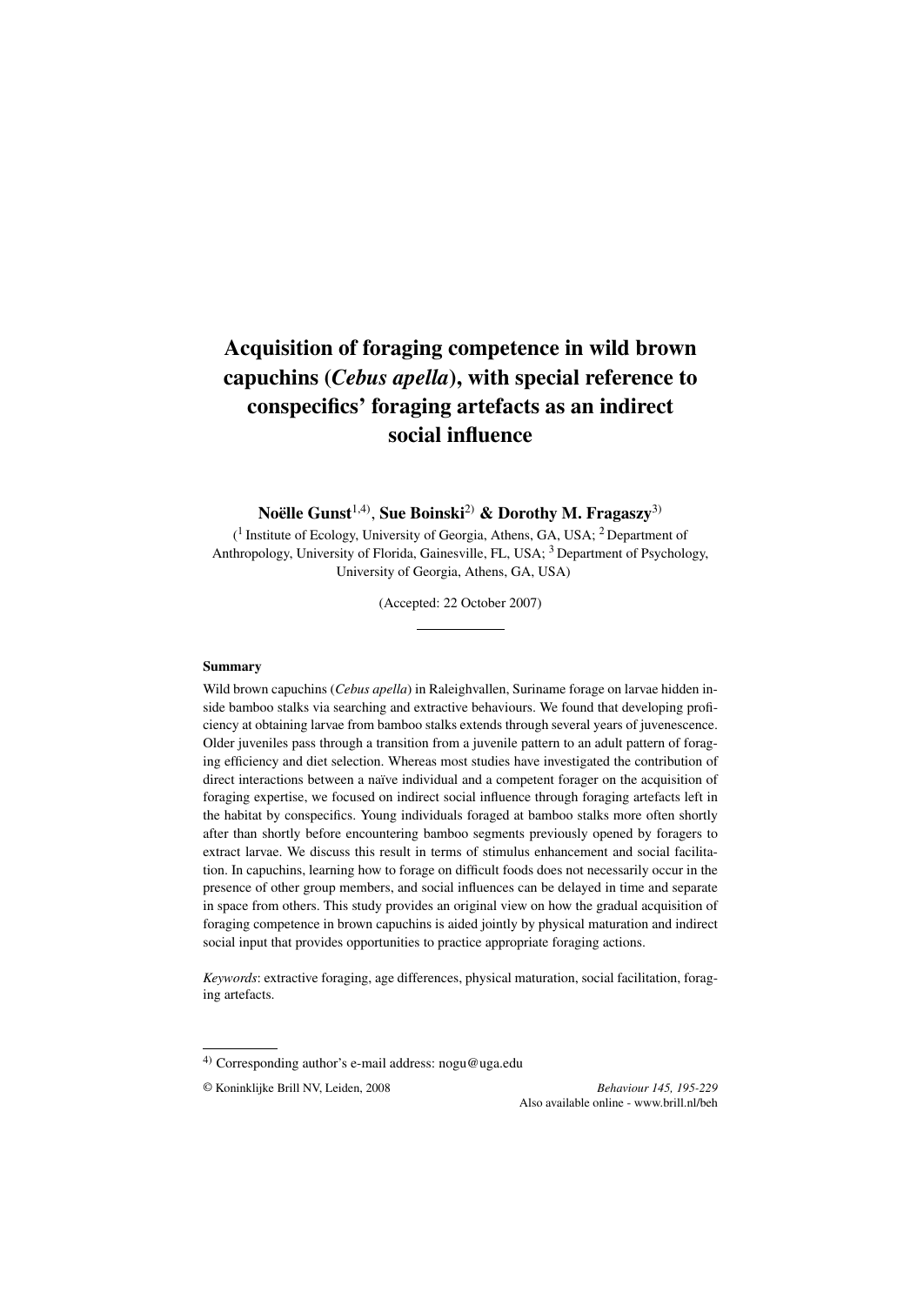## **Introduction**

Primates are characterized by the longest juvenile period in relation to life span of all mammals (Pereira & Fairbanks, 1993). According to the 'needingto-learn' hypothesis, prolonged juvenility is associated with foraging patterns that necessitate acquiring a proportionally large amount of information and/or skills to reach adult competence (designated 'complex foraging patterns') before individuals reach reproductive maturity (Ross & Jones, 1999). Thus, we should find a long developmental trajectory toward mature foraging efficiency (and lengthy periods of juvenescence) in species that exhibit complex foraging patterns. Alternatively, lengthy juvenescence may reflect selection for slow growth, to accommodate limited food resources (Janson & van Schaik, 1993) or some other process. These possibilities are not mutually exclusive, nor are they easy to distinguish in practice. One reason for this difficulty is that comparisons of the relation between life history and foraging patterns across species are constrained by the lack of a principled scale for 'complexity' of foraging. Moreover, analysis of the contribution of learning to the achievement of foraging competence by young individuals is complicated by the confound that increasing strength (associated with increasing size) also supports more efficient foraging for those actions that require strength, as many do.

One approach that can help to illuminate the particular contributions of experience and physical growth to the development of foraging competence is to detail the ontogeny of specific foraging elements that are part of the 'complex' designation, particularly those that differ in their dependence on physical strength. Components of extractive foraging can be useful for this purpose. Extractive foraging (defined as locating and obtaining food items that must first be removed from plant matrices in which they are embedded or encased; Parker & Gibson, 1977) is typically considered to fit the characterization of a 'complex' foraging pattern on the grounds that extraction requires greater sensorimotor coordination and perceptual learning than, for example, harvesting surface insects or plucking fruit (Gibson, 1987). The 'needing-to-learn' hypothesis produces the general prediction that the timeline for developing mature form and efficiency of extractive foraging varies discernibly from that predicted by the timeline of physical growth and development. A more refined prediction is that those components of extractive foraging that are not strength-dependent will serve as constraints on the de-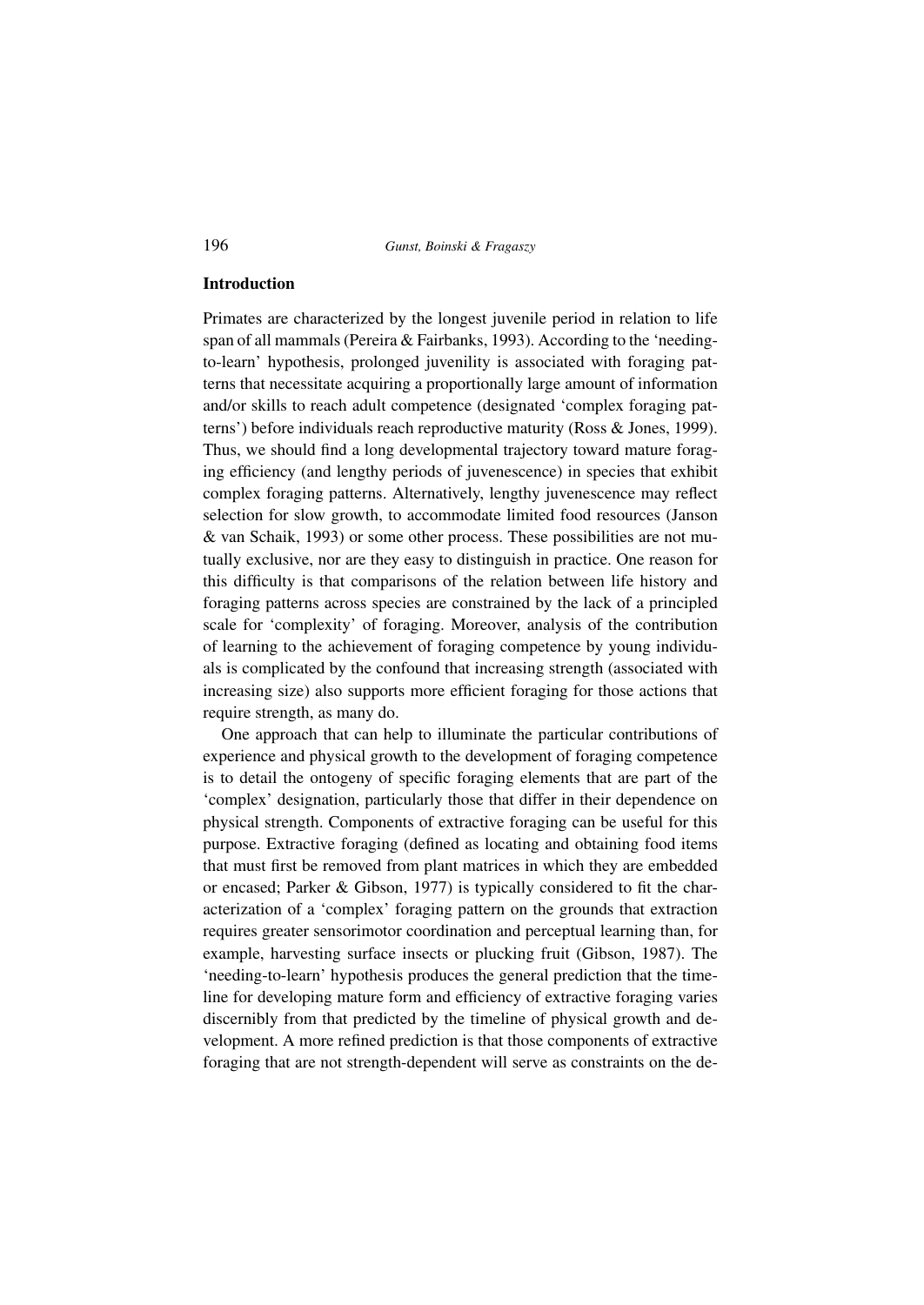velopment of mature competence. That is, at least some components of extractive foraging require refinement of technique, and these particular components should reach mature form later than the body.

Capuchins serve as a useful taxon to evaluate the contributions of physical growth and development and individual experience on the development of competence in complex foraging. Compared to other monkeys, capuchins have an extended life span and a long period of postnatal growth of brain and body (Fragaszy et al., 1990), together with reliance on extractive behaviours that epitomize 'complex foraging patterns' (Janson & Boinski, 1992). Capuchin monkeys are known for their opportunistic and strenuously destructive, extractive foraging style, which requires manual dexterity, robust teeth and powerful jaws (Janson & Boinski, 1992; Anapol & Lee, 1994; Fragaszy & Boinski, 1995; Fragaszy et al., 2004; Wright, 2005). Capuchins are particularly adept at foraging on high-quality foods (e.g., endosperm, invertebrates) protected by hard husks or hidden inside woody substrates (e.g., Izawa & Mizuno, 1977; Boinski et al., 2000). Thus, capuchins should provide diagnostic evidence of lengthy ontogeny of specific extractive foraging behaviours which can be (partially) dissociated from physical growth and development, to support the 'needing-to-learn' hypothesis. They also exhibit sexual dimorphism in size and many aspects of behaviour (reviewed below), which can further be expected to have ontogenetic correlates.

In this study we address age and sex differences in a specific extractive foraging skill in brown capuchins (Cebus apella), namely, obtaining larvae hidden inside bamboo stalks, and in the distribution of foraging effort to obtain larvae vs. obtaining other kinds of foods in the same area. In effect, capuchins in a bamboo patch are presented with dichotomous foraging options: easy, lower-quality foods (pith and leaves) versus difficult, higherquality foods (embedded larvae). Locating larvae hidden inside the bamboo stalks requires searching actions that are dependent on memorial, perceptual and sensorimotor skills rather than strength. Opening the stalks requires considerable strength. Feeding on bamboo pith and leaves requires no particular searching actions and less strength than opening stalks. Thus, variation across individuals in choice of foraging target (leaves, pith, or larvae) and efficiency of foraging with different targets should vary in accord with body size and in accord with skill.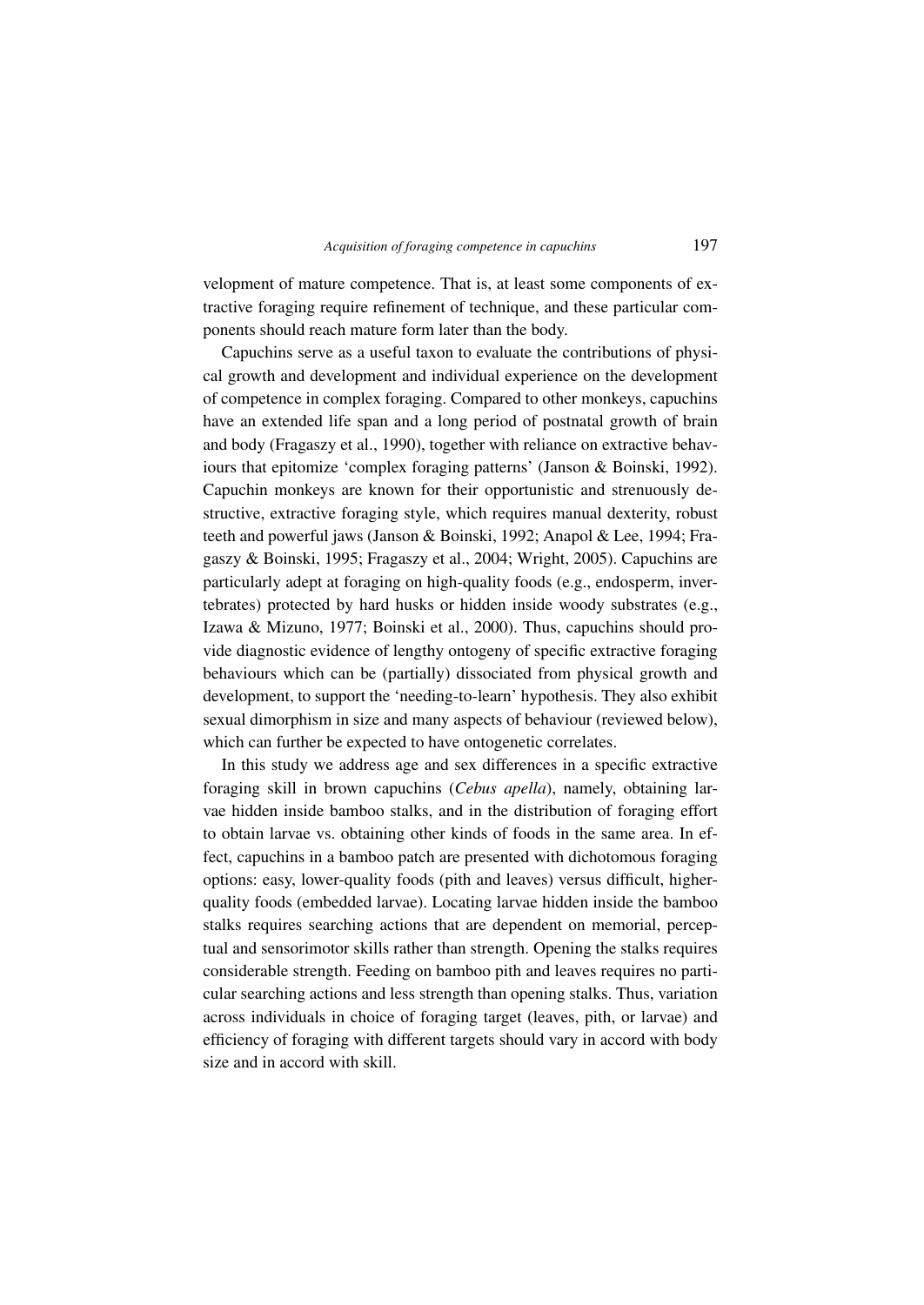198

# Comparative findings on the ontogeny of diet choice and foraging efficiency

Research on the ontogeny of food-related activities in many vertebrate taxa shows that immature and mature individuals differ in their diet choice and in their foraging efficiency (e.g., Marchetti & Price, 1989; Janson & van Schaik, 1993; Guinet & Bouvier, 1995). Compared to adults, young birds are less efficient foragers and garner a less diverse diet (see Wunderle, 1991 for a review). Among marine mammals, calves show an increase with age in the proportion of time spent foraging and an improvement in foraging skills (Mann & Sargeant, 2003). In social carnivores, immatures develop hunting skills over several years before becoming fully competent adult foragers (Holekamp et al., 1997).

Nonhuman primates are consistent with this broader vertebrate pattern. Immature primates exhibit less diverse diets and/or greater proportion of time devoted to foraging than adults (e.g., Whitehead, 1986; Fragaszy & Boinski, 1995; Johnson & Bock, 2004). One factor contributing to reduced diet breadth is that immatures proportionally select smaller prey, softer fruits, and easier-to-process food items (Janson & van Schaik, 1993). Copious findings also demonstrate that juveniles of many primate species are less efficient foragers than adults (e.g., brown lemurs, *Eulemur fulvus*: Tarnaud, 2004; Japanese macaques, *Macaca fuscata*: Hashimoto, 1991; toque macaques, Macaca sinica: Dittus, 1977; yellow baboons, Papio cynocephalus: Post et al., 1980; chimpanzees, Pan troglodytes: Matsuzawa, 1994; Corp & Byrne, 2002a; Lonsdorf et al., 2004). However, some species exhibit no significant age differences in diet or foraging success (green monkeys, Cercopithecus sabaeus: Harrison, 1983; mountain gorilla, Gorilla gorilla berengei: Watts, 1985). Reliance on soft fruits and surface invertebrates may account for some primate species exhibiting early foraging competence, resulting in few differences between juvenile and adult foraging efficiency (e.g., squirrel monkeys, Saimiri oerstedii: Boinski & Fragaszy, 1989), although young toque macaques are less efficient than adults even at picking and ingesting figs (Dittus, 1977).

Capuchins fit the more typical primate pattern: Immature capuchins are less efficient than adults in terms of success rate per time allocated to foraging, especially in those actions requiring skill and strength (Fragaszy, 1986; Fragaszy et al., 1990; Fragaszy & Boinski, 1995). In wedge-capped capuchin monkeys (Cebus olivaceus), the percentage of substrates searched that yield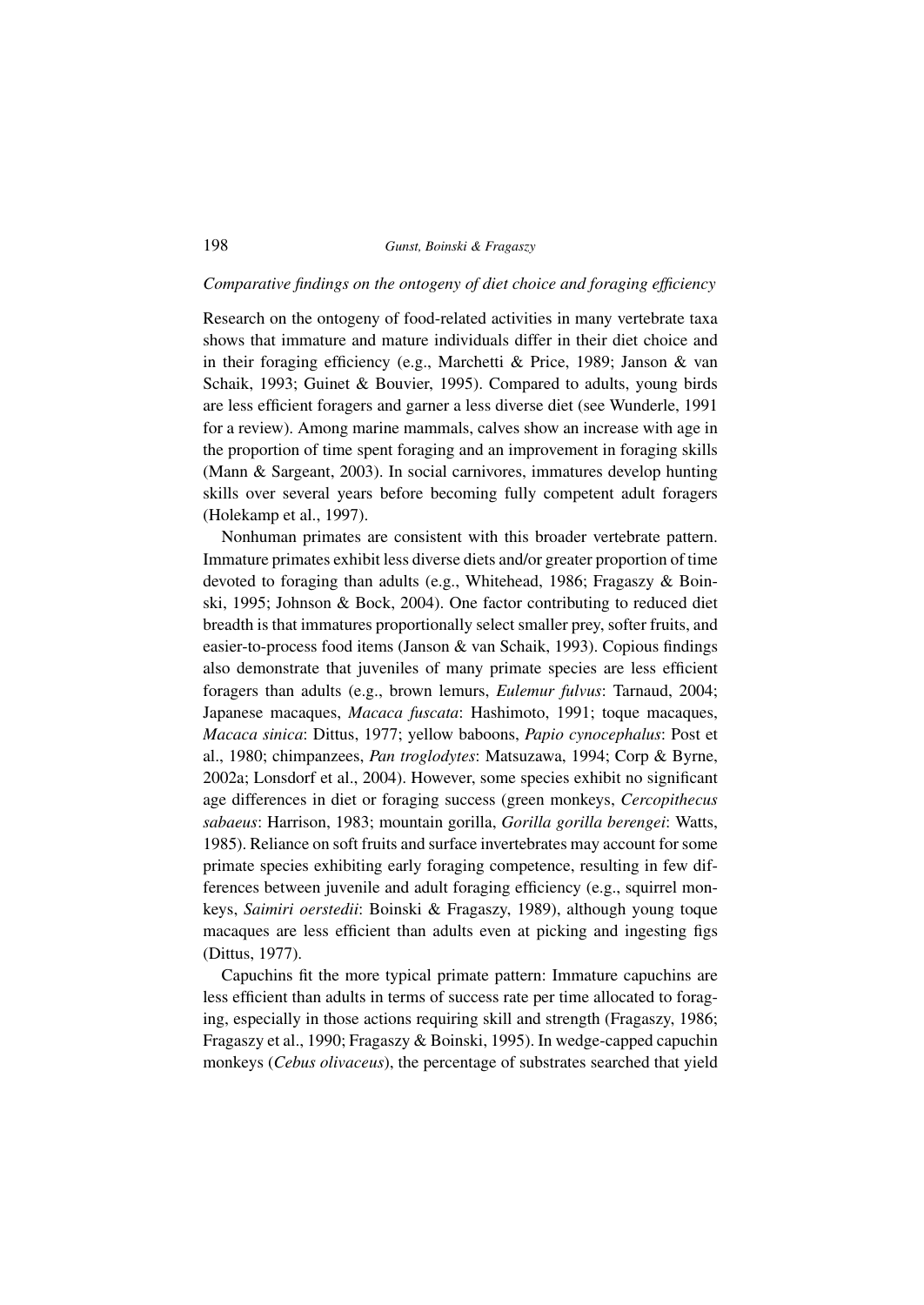invertebrate food items increased from 43% in juveniles to 48% in adult females and 79% for adult males (de Ruiter, 1986; see also Janson & van Schaik, 1993).

Overall, the relatively low foraging efficiency of juvenile primates may force them to devote more time to food procurement, or greater reliance on easily-obtained foods, than adults in order to meet their metabolic demands (Janson & van Schaik, 1993; Johnson & Bock, 2004). Concurrently, investing considerable time foraging on high quality resources that are difficult to harvest may support acquisition of skills to obtain such valuable resources in the future. Joint consideration of these competing strategies suggests that young capuchin monkeys will spend more time than adults foraging and usually forage for easier (more reliable) foods, but that they will sometimes forage persistently for high-quality resources eaten by adults without immediate return for their effort.

# Sex differences in foraging

Adult male and female primates have contrasting nutritional needs due to differential body size as well as metabolic differences associated with gestation and lactation periods (e.g., Post et al., 1980; Harrison, 1983; Boinski, 1988). In capuchin monkeys, sex differences in foraging may be better explained by the larger size of adult males compared with females (Rose, 1994). Adult female squirrel monkeys, Saimiri oerstedi, wedge-capped capuchins and white-faced capuchins, *Cebus capucinus*, spend more time than adult males foraging on encased foods, which provide reliable sources of protein, such as small invertebrates (Fragaszy, 1986; Boinski, 1988; Rose, 1994). Chimpanzees show the same pattern in foraging for termites hidden in mounds (McGrew, 1979). Sex differences in chimpanzee termite fishing are well documented, with females being significantly more involved in tool-assisted extractive foraging activity and consuming more termites than males (McGrew, 1979; Pandolfi et al., 2003; Lonsdorf, 2005). According to Lonsdorf (2005), juvenile female chimpanzees attain proficiency in termitefishing at an earlier age than male chimpanzees, with females spending more time termite-fishing in their early years than do males. In wedge-capped capuchins as well, females differ from males in diet choice, with females exploiting palm materials and dead wood more than males (Fragaszy & Boinski, 1995). The particular extractive skill that we examine here, obtaining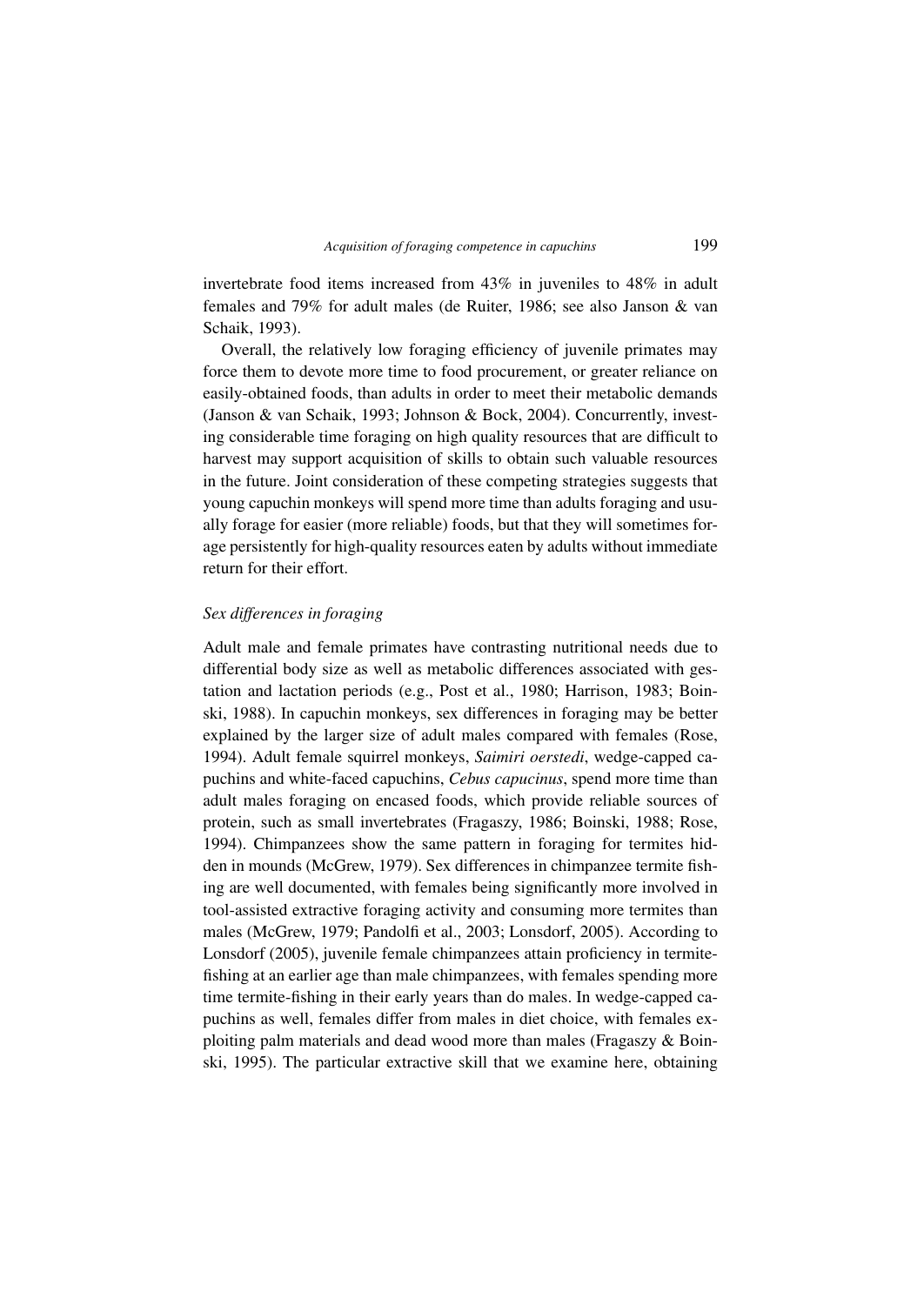larvae from bamboo stalks, requires more strength than the extractive behaviours described by Fragaszy & Boinski (1995) and Lonsdorf (2005). Therefore, in the capuchins studied here, we might expect sex differences to appear later in the course of juvenile period, when a strength threshold is achieved, than in the capuchins studied by Fragaszy & Boinski (1995) or the chimpanzees studied by Lonsdorf (2005).

# Foraging strategies also reflect physical development in capuchins

Age-related physical changes that may contribute to improvement in extractive foraging among capuchins involve body mass and dental development (Jungers & Fleagle, 1980; Fragaszy & Adams-Curtis, 1997). The larger its body mass, the more effectively a capuchin is able to perform strenuous foraging actions successfully, such as bashing open hard-husked fruits, and biting open bamboo stalks. Fragaszy & Adams-Curtis (1998) report that captive tufted capuchins (*Cebus apella spp.*) weigh 9% of the mother's weight at birth, 50% by 1 year of age, 53% at 1.2 years (average weaning age), and take three more years to gain the last 47% of adult weight, by about 5 years of age. We assume that wild monkeys may gain body mass more slowly than captive monkeys, given the deviation from optimal nutrition encountered by some wild populations (cf., Altmann & Alberts, 1987; Strum, 1991) and, thus, would reach adult mass at 7 years or perhaps even later. Dental development must also be considered. Realized bite force is dependent on the emergence stage of permanent dentition. The first and second molars emerge at 1.2 and 2.2 years, respectively (which in this study corresponds to the younger juvenile age class, see Table 1), and the third premolar and third molar erupt at 2.9 and 3.2 years respectively (which corresponds to the older juvenile age class in this study) (Galliari, 1985; Fragaszy & Adams-Curtis, 1998). Dental development is less affected by variation in nutrition than growth in body mass (Swindler, 2002) and, thus, we can expect that the published timelines for dental development in C. apella apply to our study population. In this report, we examine the relation between physical changes (assessed in captive individuals and reported in the literature) and changes in diet selection and efficiency at obtaining larvae hidden inside bamboo stalks. Given the strenuous nature of foraging for larvae, we expected strong relations for both sets of variables. However, we expected that physical changes would not fully account for changes in foraging for larvae hidden inside bamboo stalks, in accord with the hypothesis that learning contributes substantively to the development of skill in locating larvae.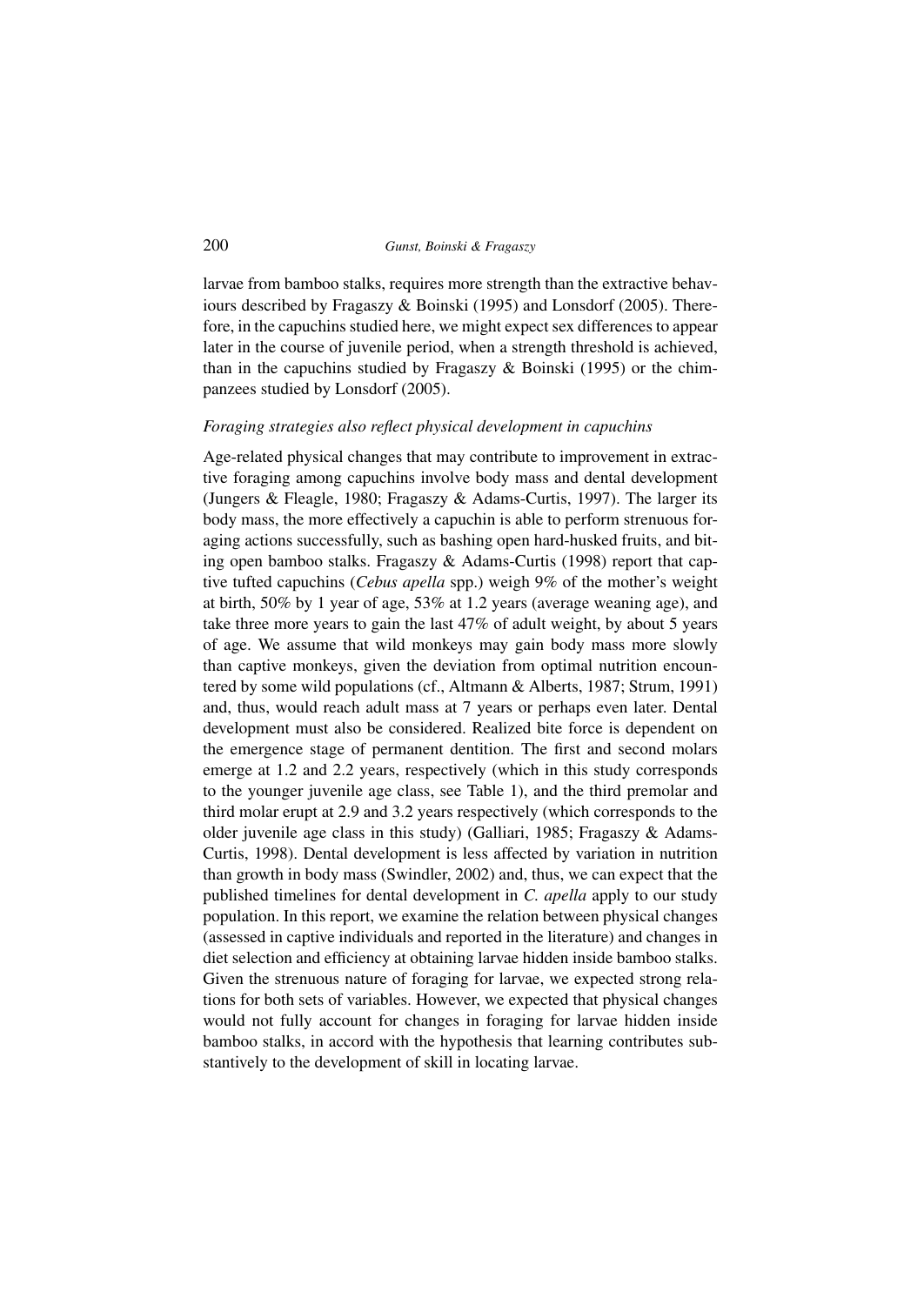# Behavioural propensities supporting learning

If young individuals' increasing foraging efficiency reflects the contribution of learning as well as physical development (Fragaszy & Visalberghi, 1996; Corp & Byrne, 2002b; Lonsdorf et al., 2004; Krakauer, 2005), young animals should devote time and effort to practicing foraging actions at which they are not yet proficient, even if they do not gain immediate energetic return for doing so, whereas (skillful) adults should not. In this study, we test the prediction that immature wild brown capuchins perform 'non-functional' foraging actions at potential feeding sites (bamboo stalks that may contain larvae) more frequently than do adults. Psychological characteristics of young monkeys would support this pattern: young capuchins' generative exploratory tendencies and high activity levels support their motivation to perform foraging actions. Throughout infancy and juvenescence, capuchins in natural settings display extensive independent food-related behavioural practice through the solitary exploration of various plant substrates and animal prey (Fragaszy, 1990; Agostini & Visalberghi, 2005). Young capuchins in captivity explore objects and surfaces in the absence of immediate gain of food or other discernible consequence. Adults in captivity, on the other hand, perform foraging actions most often in feeding contexts (Fragaszy & Adams-Curtis, 1991). The exploratory behaviours produced by young capuchins reflect behavioural predispositions shared by all members of the species (cf., Huffman  $\&$  Hirata, 2003), and they are the precursors of components of the foraging repertoire in capuchins. The propensity to perform these behaviours at a rate higher than in adults (Fragaszy & Adams-Curtis, 1991), even in the absence of immediate consequence with respect to foraging, means that young capuchins are highly likely to practice appropriate foraging actions even in the absence of gaining food.

# Social support for learning

Stimulus or local enhancement (of interest in an object or a place associated with positive outcome of the behaviour of conspecifics toward that object or in that place) is widely documented among vertebrates (Clayton, 1978; Galef, 1988). Stimulus enhancement may contribute to young animals learning the characteristics of appropriate substrates through drawing their attention to a particular foraging spot, leading to familiarization with the food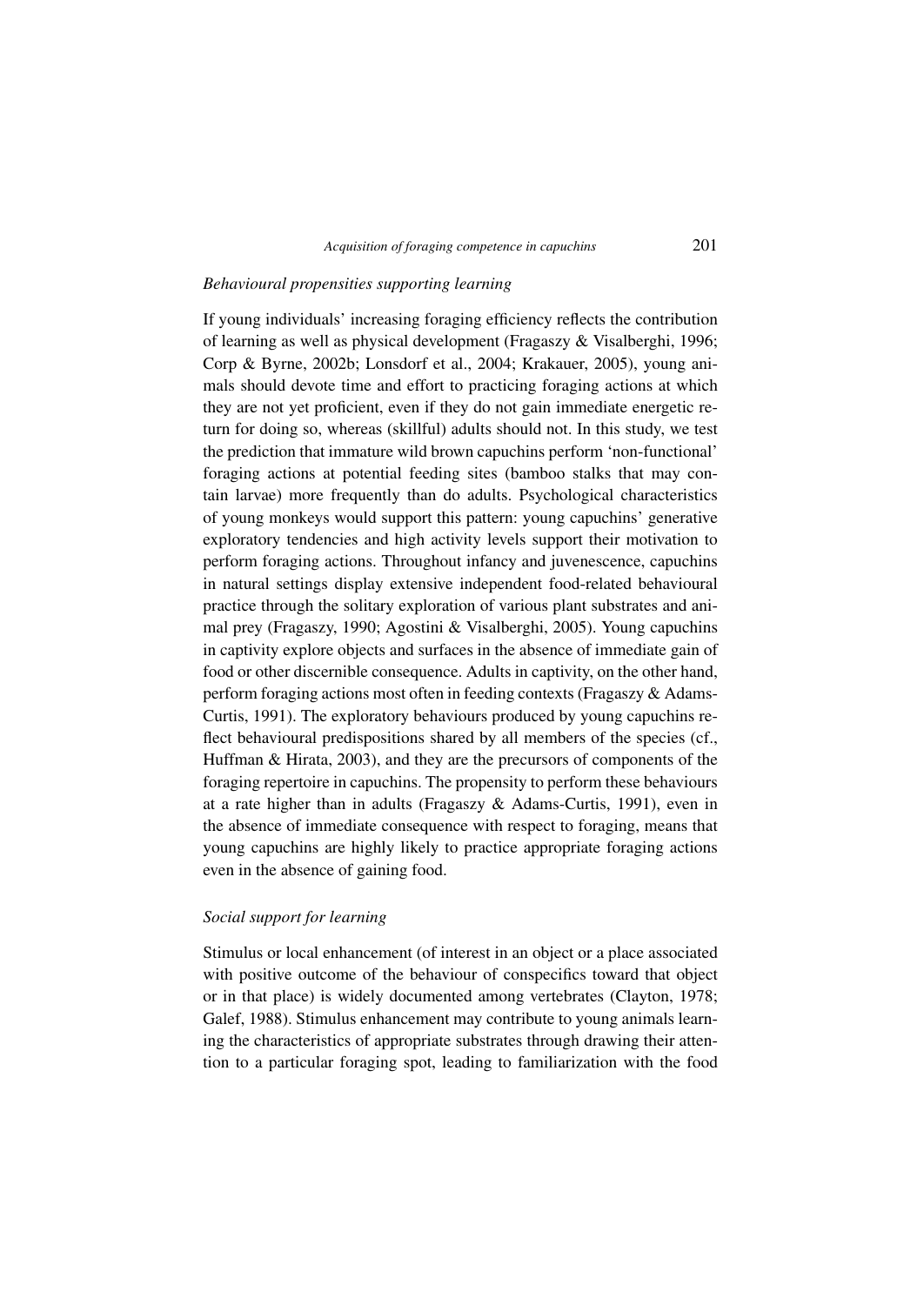items and substrates. Theoretically, local enhancement can support exploration and perceptual learning (Gibson, 2000) and in general promote learning how to solve a particular foraging problem.

The extent of tolerance exhibited among individuals is thought to influence social support for learning: individuals are more likely to learn with others in a tolerant social context (Coussi-Korbel & Fragaszy, 1995). Capuchin monkeys are known to display considerable tolerance towards the close proximity of especially younger group members while foraging (Boinski et al., 2003; Fragaszy et al., 2004). Young capuchins are allowed to spend time near adult foragers, to watch them closely, and to sample their food directly or to collect debris they drop (Fragaszy et al., 1997). These behavioural patterns are called scrounging (Giraldeau et al., 1994). Young capuchins, in turn, are highly motivated to watch others foraging, particularly when the others are foraging on novel foods or foods that the young animal cannot obtain itself (King, 1994; Fragaszy et al., 1997; Ottoni et al., 2005; Perry & Ordoñez Jiménez, 2006). These findings with capuchins are congruent with Giraldeau & Caraco's (2000) suggestion that young individuals generally seek out opportunities to learn from others about food location, *i.e.*, immatures are more motivated than adults to approach others' foraging sites (see also King, 1994).

Social context may aid an individual to learn in another way, namely, by facilitation of actions. In the situation considered here, observing others performing particular actions (e.g., tapping and biting) during bamboo foraging may stimulate these specific actions in the observer. In this way, young monkeys will produce 'search' and 'extraction' behaviours like those produced by the adults with which they are physically associated, whether or not they are likely to find food by doing so.

In the typical situation discussed in the literature, social facilitation of action occurs at the time one individual observes another, that is, during the simultaneous presence of a naïve individual and a competent forager at the same foraging spot (e.g., Aisner & Terkel, 1992; Fragaszy et al., 1997; Ottoni et al., 2005; Perry & Ordoñez Jiménez, 2006). Here, we consider if these social influences can also be detected when the naïve forager encounters foraging artefacts, i.e., the physical traces left in the habitat by skilled foragers, after their departure. Boesch (1991) suggests that the hammers and nut debris left by other chimpanzees at and near an anvil used to crack nuts can trigger a young chimpanzee's activities with nuts and stones at theses sites. Immature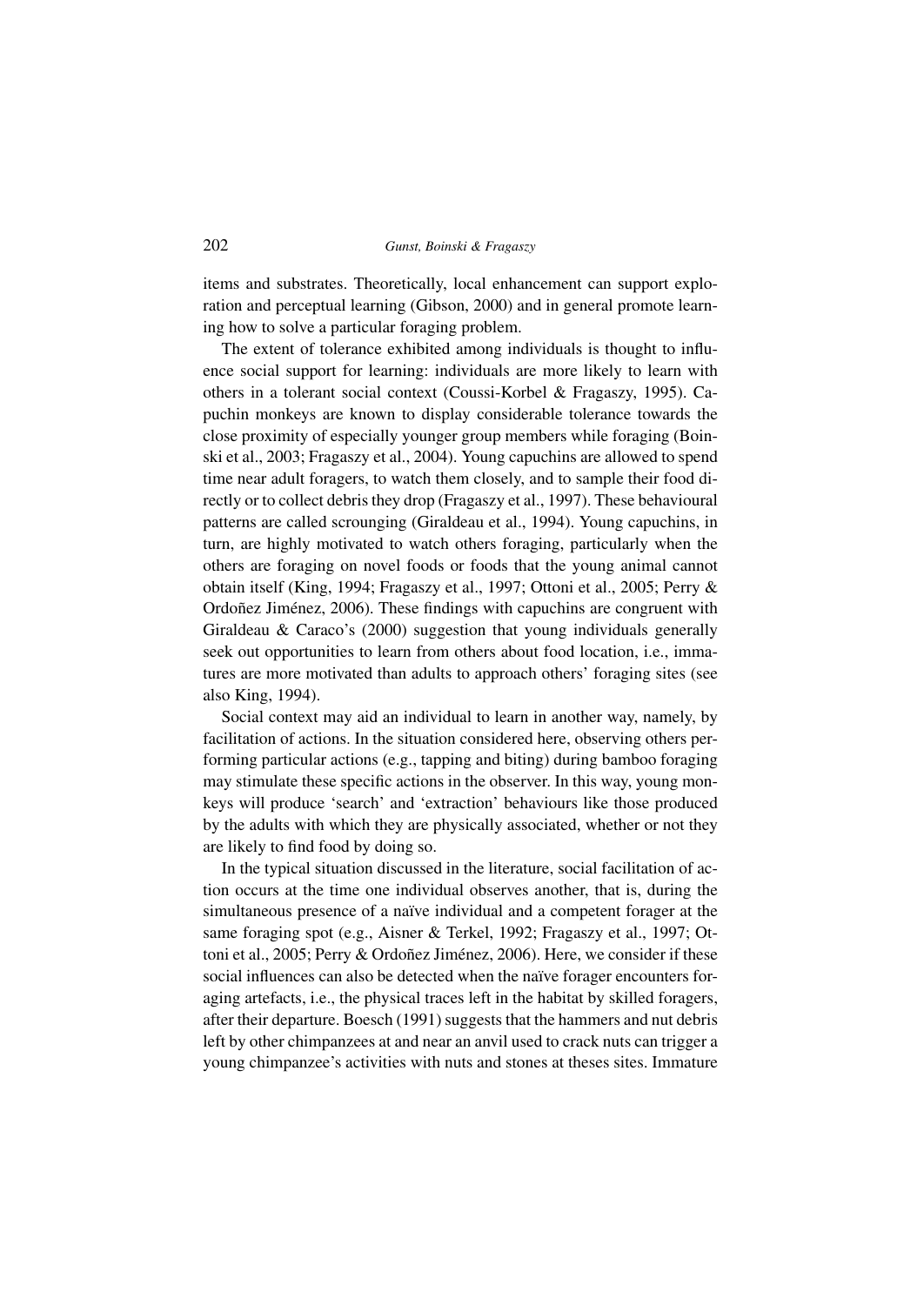orangutans (Pongo pygmaeus) may also be attracted to extractive damage to palms exploited by others and forage at these sites (Russon, 2003). Similarly, Fragaszy (1986) notes that juvenile capuchins exploit palm fronds for pith that have been ripped open by adults, immediately following the event of adults' departure. However, the effect of indirect social input on foraging has not been studied in capuchins.

By altering their physical world, niche-constructing organisms also modify the environment of their community members (Odling-Smee, 1996). As extractive and destructive foragers, capuchins can be labelled as 'ecosystem engineers' (Fragaszy et al., 2004). When a group of capuchins searches for food in a bamboo patch, and more specifically forages on invertebrates embedded in bamboo stalks, they leave physical traces such as numerous holes in bamboo segments previously ripped apart for larvae (Gunst et al., 2006). A capuchin monkey takes from 30 s to several minutes to select a spot on a bamboo stalk, rip it open, and then extract the larvae (if one is present). The ripping process is quite noisy. Visual and auditory stimuli during ripping and visual characteristics afterwards may attract others' attention toward particular foraging spots, stimulating them to engage in foraging activity there. When the monkey leaves the site, the bamboo stalk has visually distinctive features: an opening approximately 2 cm  $\times$  15 cm and a spray of whitish stalk fragments prized up from the side of the hole distal to the growth node (Gunst et al., 2006). These visual characteristics can become associated in memory with observation of action and perhaps olfactory traces of the larvae in the stalk. If an opened stalk cues other monkeys that a monkey previously searched there for larvae, it could trigger interest in the site and actions associated with foraging for larvae. Therefore, we investigated whether young capuchin monkeys are more likely than adults to exhibit interest in opened bamboo stalks and to exhibit behaviours associated with obtaining larvae at sites where others have left the remains of such foraging. This should be the case even though only one larva inhabits each segment of bamboo (Gunst, unpubl. data). Because the first forager reliably retrieves the larva, later individuals on the scene may smell the larva, but exploratory actions cannot garner food. Thus, 'practice' at an already-ripped stalk cannot lead to success by obtaining a direct reward (i.e., a larva).

# Objectives of this study

The overarching goal of this study is to understand the complementary contribution of physical and experiential factors, including social factors among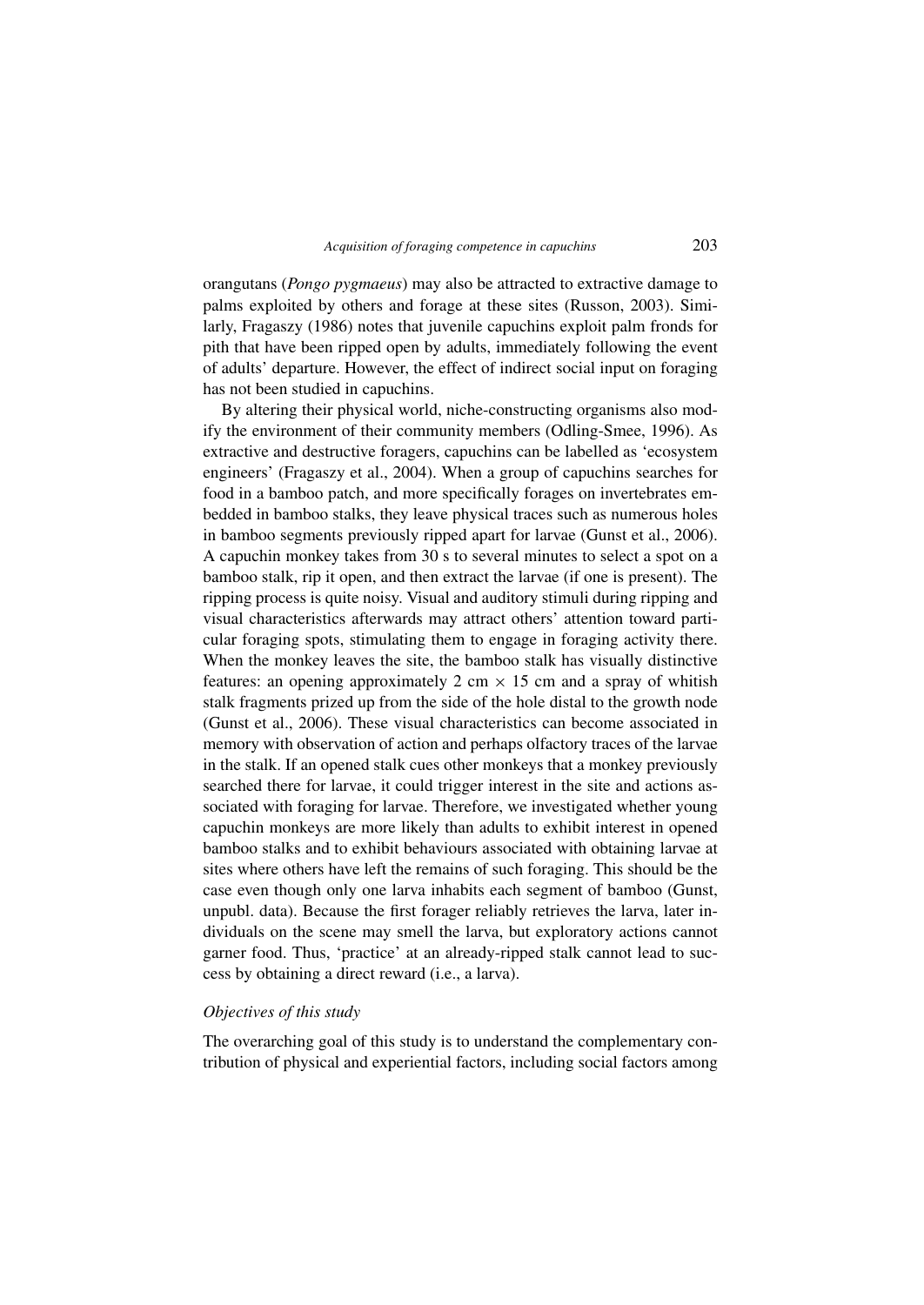the latter, to the ontogeny of an extractive foraging skill: foraging for larvae hidden inside bamboo stalks. First, to delineate the scope of skill development and its general time course, we evaluated the extent to which immature (infants and juveniles) wild brown capuchins were less efficient than older individuals (subadults and adults) in detecting and extracting larvae hidden inside bamboo stalks. Second, we tested three predictions concerning individual variation in the reliance on easy foods versus difficult foods in the bamboo patches: (a) individual foraging efficiency for difficult but highly nutritious foods (larvae) should covary with the time spent foraging on these difficult foods, (b) adults should spend more time foraging on difficult foods than on easy foods, whereas the converse is expected in younger individuals and (c) females should engage in more frequent extractive actions than males.

Finally, we predicted that infants and juveniles should be more attracted than subadults and adults to the physical traces (ripped bamboo segment) left in foraging spots by skilled foragers, in accord with the social foraging theory assuming that young individuals seek out opportunities to learn from others about food location (Giraldeau & Caraco, 2000). This work represents the first examination of the hypothesis that encountering physical traces of previous activity affects subsequent foraging activity by young capuchins.

# **Material and methods**

#### Study site

Observations took place at the Raleighvallen (RV) site  $(4^{\circ}0'N, 56^{\circ}30'W)$ within the Central Suriname Nature Preserve (CSNR), which comprises 1.6 million ha of primary tropical forest of west-central Suriname and protects the upper watershed of the Coppename River. The RV landscape is a mosaic of small distinct, patchy habitats, to a degree exceptional throughout the Guianan Plateau. About 40% of habitat use by brown capuchins at RV is liana forest, 25% in and at the edge of bamboo thickets, about 10% in swamp forest, and the remainder in high or plateau forest (Boinski, unpubl. data; Boinski et al., 2003). Brown capuchins at RV feed on a vast array of food items, including plants, fruits, flowers, invertebrates, and small vertebrates. Further descriptions of habitat use and diet of Cebus apella at this site can be found elsewhere (Fleagle & Mittermeier, 1980; Mittermeier & van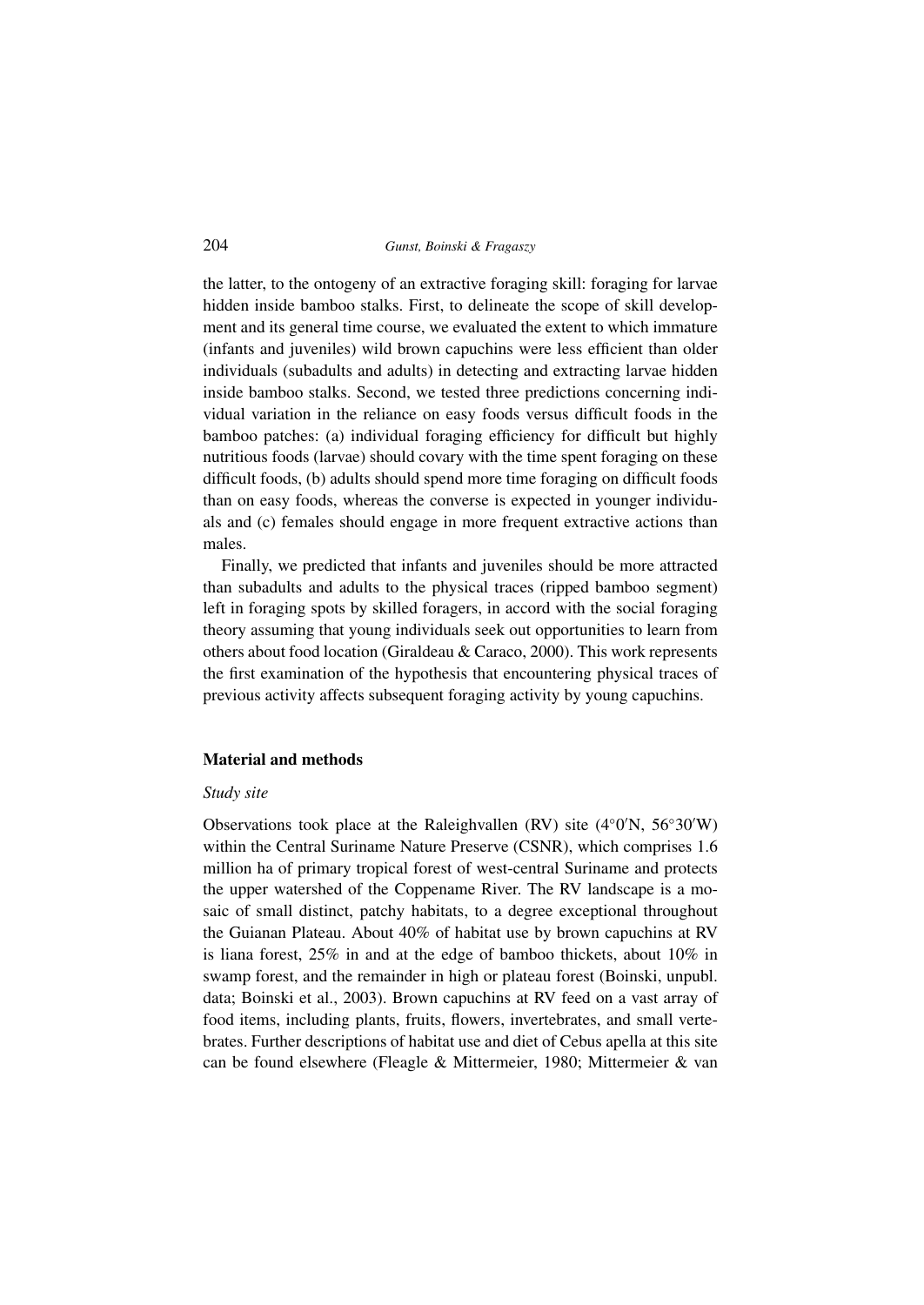Roosmalen, 1981; Boinski et al., 2000). The aerial and terrestrial predator fauna of RV is intact (Reichart, 1993).

Among the food items eaten by brown capuchin monkeys at RV, we focused in this report on food sources and foraging techniques observed when the capuchins foraged in bamboo patches. The species of bamboo present at the study site is *Guadua latifolia* (Graminae). Of the three bamboo patches regularly exploited by the study troop, the largest one was approximately  $350 \text{ m} \times 150 \text{ m}$  (see Figure 1A and 1B in Boinski et al., 2005). Because the bamboo patch was impenetrable by human observers, three trails (about 2 m wide) were cut across the bamboo patch to allow observers to follow the monkeys.

In the bamboo patches, brown capuchins feed on bamboo shoots, stalk pith, and larvae hidden inside bamboo stalks. They also drink water contained inside bamboo stalks. The larvae (Myelobia sp., Family of Pyralidae: Britton, 1984) feed and are hidden inside the internodes of the bamboo stalk, attaining a maximum size of 10 cm and 7 g. The larvae are prototypical 'encased' foods (Britton, 1984) that can be extracted by capuchins only after they use their hands and teeth to break into the stalk (1 to 9 cm diameter). Larvae are evenly distributed throughout bamboo patches, in the same way as surface insects and, therefore, can be considered a dispersed food source for capuchins. Capuchins at Raleighvallen ate larvae across the year, with a decrease during the months of October and November (Gunst, unpubl. data).

# Study group

The Cebus apella study group (Troop A) had been studied intermittently beginning in 1998 and continuously since 2000, and is well habituated to human presence (Boinski et al., 2003). Boinski et al. (2000) present additional ecological and social contexts for the Troop A. All age/sex classes were included in the current observations. During the 28 months of observation we report, the group varied from 25 to 29 individuals, as a result of births, presumed deaths, and male transfers. A total of 33 individuals were sampled during the entire study period (Table 1). Individual recognition, based on physical characteristics, was well established. For individuals from 0 to 5 years, exact age was known. For some individuals, particularly adults and subadults, ages were estimated, based on body size and behavioural features. To delineate adults from subadults, based on the literature currently available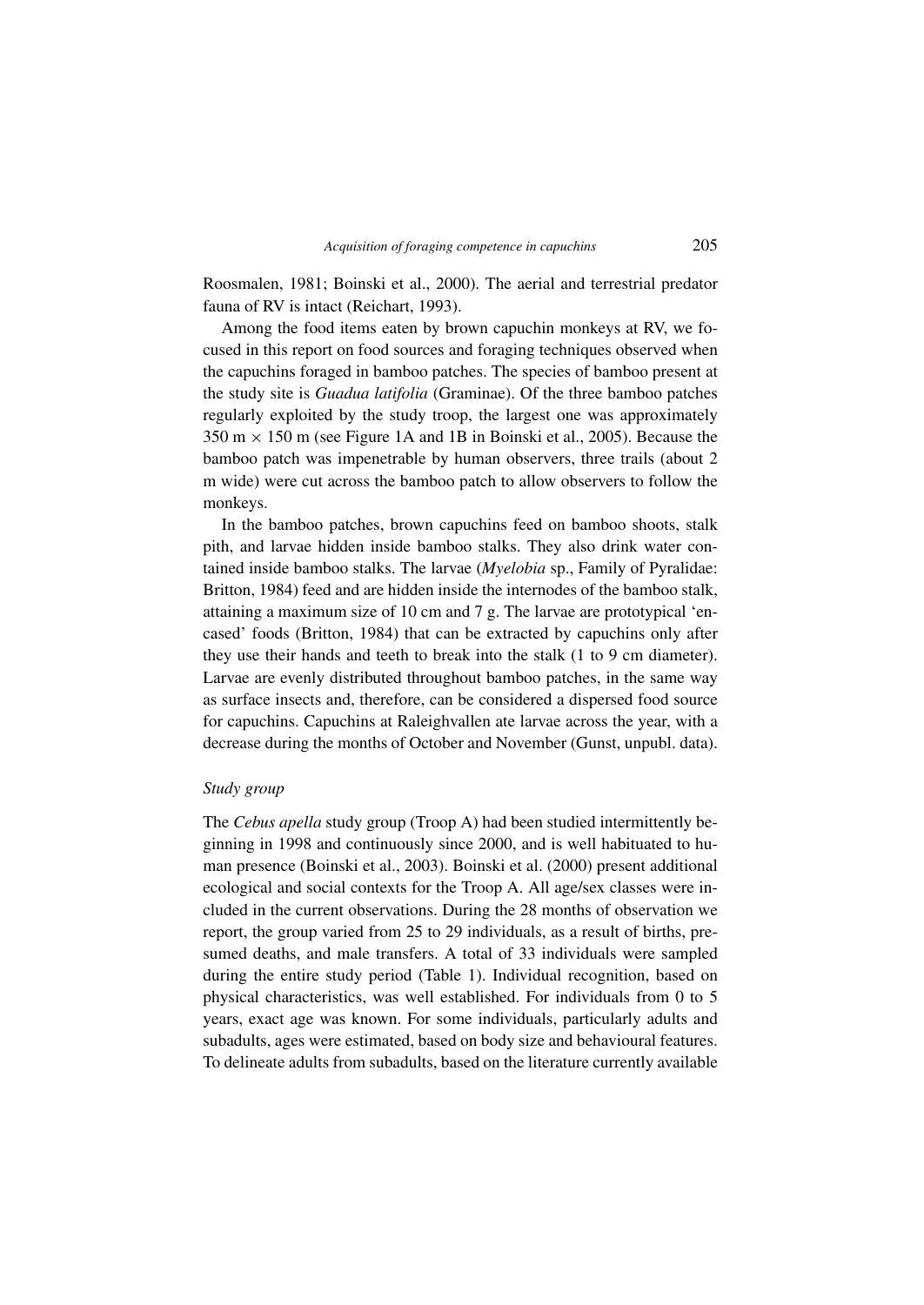Table 1. Definition of age classes, number of sampled males, females and total individuals, and minimum, maximum, and mean number of minutes collected per individual in bamboo patch during the study. In the text, juveniles 1 and juveniles 2 were referred to as younger and older juveniles, respectively.

|                          | Infants |       | Juveniles 1 Juveniles 2 Subadults |        | <b>Adults</b><br>$(0-1 \text{ year})$ $(1-3 \text{ years})$ $(3-5 \text{ years})$ $(5-7 \text{ years})$ $(\text{from 7 years})$ |
|--------------------------|---------|-------|-----------------------------------|--------|---------------------------------------------------------------------------------------------------------------------------------|
| No. of males             | 6       | 3     | $\mathfrak{D}$                    | 4      | 4                                                                                                                               |
| No. of females           |         | 3     | $\overline{c}$                    | 2      | 6                                                                                                                               |
| No. of total individuals |         | 6     | 4                                 | 6      | 10                                                                                                                              |
| Sample sizes (min)       |         |       |                                   |        |                                                                                                                                 |
| Min                      | 26.5    | 78.5  | 195.5                             | 426.5  | 93                                                                                                                              |
| Max                      | 409.5   | 854   | 744.5                             | 1648.5 | 1028                                                                                                                            |
| Mean                     | 175     | 503.5 | 455.5                             | 727    | 508.5                                                                                                                           |

on wild capuchins, we used the average age at first delivering an infant for females (7 years) and the average age of emigration from the natal group for males (7 years) (Di Bitetti & Janson, 2001; Fragaszy et al., 2004). Visibility of social, foraging, and manipulative behaviours was good in the bamboo patch; group members were easily approached within 2 meters along the trails.

# Data collection

Data were collected by N.G. and several other observers continuously from March 2003 to June 2005. The inter-observer reliability for animal identification was verified to meet or exceed an 80% kappa coefficient (Cohen, 1960). While learning identities, observers apprenticed with N.G. or another trained observer until they could confidently and reliably code behaviours. Reliability was achieved more quickly for behaviour coding than for identities. The daily observation period lasted 10 h, between 7:00 am and 5:00 pm. We conducted focal-animal sampling (Altmann, 1974), with continuous observations on the activity of the focal animal taken during consecutive 30-s intervals. One-zero pen and paper focal data were collected during each interval, noting behaviours related to several classes of activity (eat/drink, forage, rest, travel or social behaviour). That is, each unique behaviour that occurred within a 30-s interval was coded once. These data are used to calculate  $\%$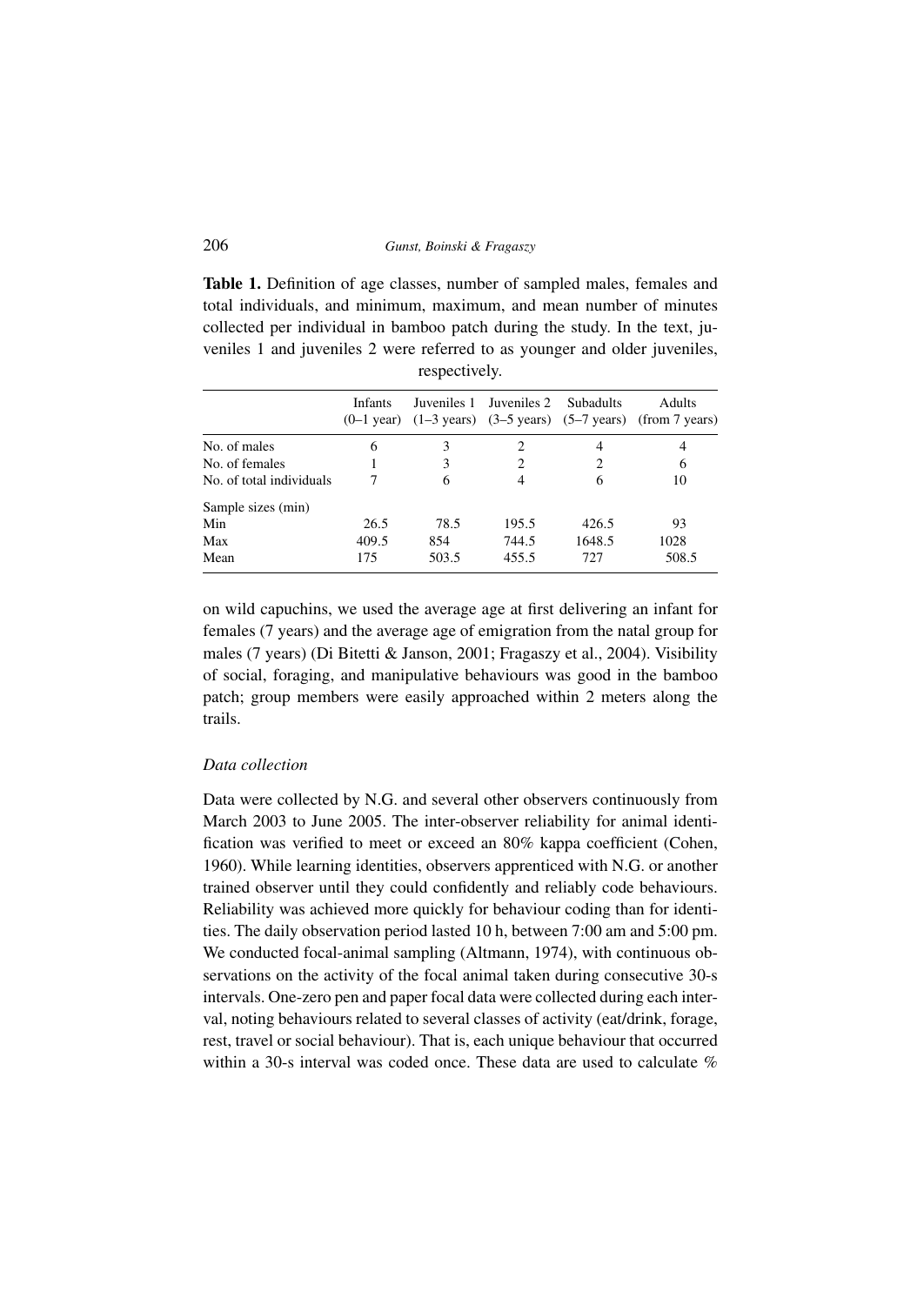| <b>Table 2.</b> Specific foraging patterns. |  |
|---------------------------------------------|--|
|---------------------------------------------|--|

| Pattern              | Description                                      |  |
|----------------------|--------------------------------------------------|--|
| Finding food:        |                                                  |  |
| Auditory inspect     | Put one's ear to plant material                  |  |
| Clear away           | Pull a food item clear of a branch tangle        |  |
| Dig into hole        | Enlarge a tree hole by digging into it           |  |
| Manual inspect       | Touch a food item with one's hand                |  |
| Olfactory inspect    | Put one's nose to plant material and sniff       |  |
| Probe with fingers   | Insert fingers into a hole                       |  |
| Probe with hand      | Insert hand into a hole                          |  |
| Remove dead leaves   | Search through a tangle of dead leaves           |  |
| Tap-scan             | Tap a branch slightly with fingertips            |  |
| Visual inspect       | Visually scan for food                           |  |
| Processing food:     |                                                  |  |
| <b>Bite</b>          | Bite into a substrate                            |  |
| Break into pieces    | Break a dead stick into pieces                   |  |
| Extract              | Extract a larva with fingers from a bamboo stalk |  |
| Lick                 | Lick a food item                                 |  |
| Scoop water          | Scoop water from a tree hole using hand as a cup |  |
| Rip apart with hands | Rip plant material apart with hands              |  |
| Rip apart with teeth | Rip plant material apart with teeth              |  |

intervals in which a specific behaviour occurred. The specific foraging patterns are listed in Table 2. The duration of focal samples varied from 3 to 15 min, depending on the visibility conditions and the feasibility of following the focal individuals. Focal samples lasting less than 3 min were discarded. The focal individual was selected, independently of its activity, from an ordered list of possible (because temporarily undersampled) focal individuals. The list was prepared in advance and assured that all individuals had equal sampling opportunities every month. The same focal individual could not be selected twice in the same 60-min block of time.

## Data coding

For individuals changing age classes during the study period (e.g., infant to juvenile), we used in the analysis the focal samples only for the age class with the greater number of intervals. In the following analyses, we focused on food sources and foraging techniques in bamboo patches. The minimum, maximum and mean number of intervals collected per age class in bamboo patches is presented in Table 1.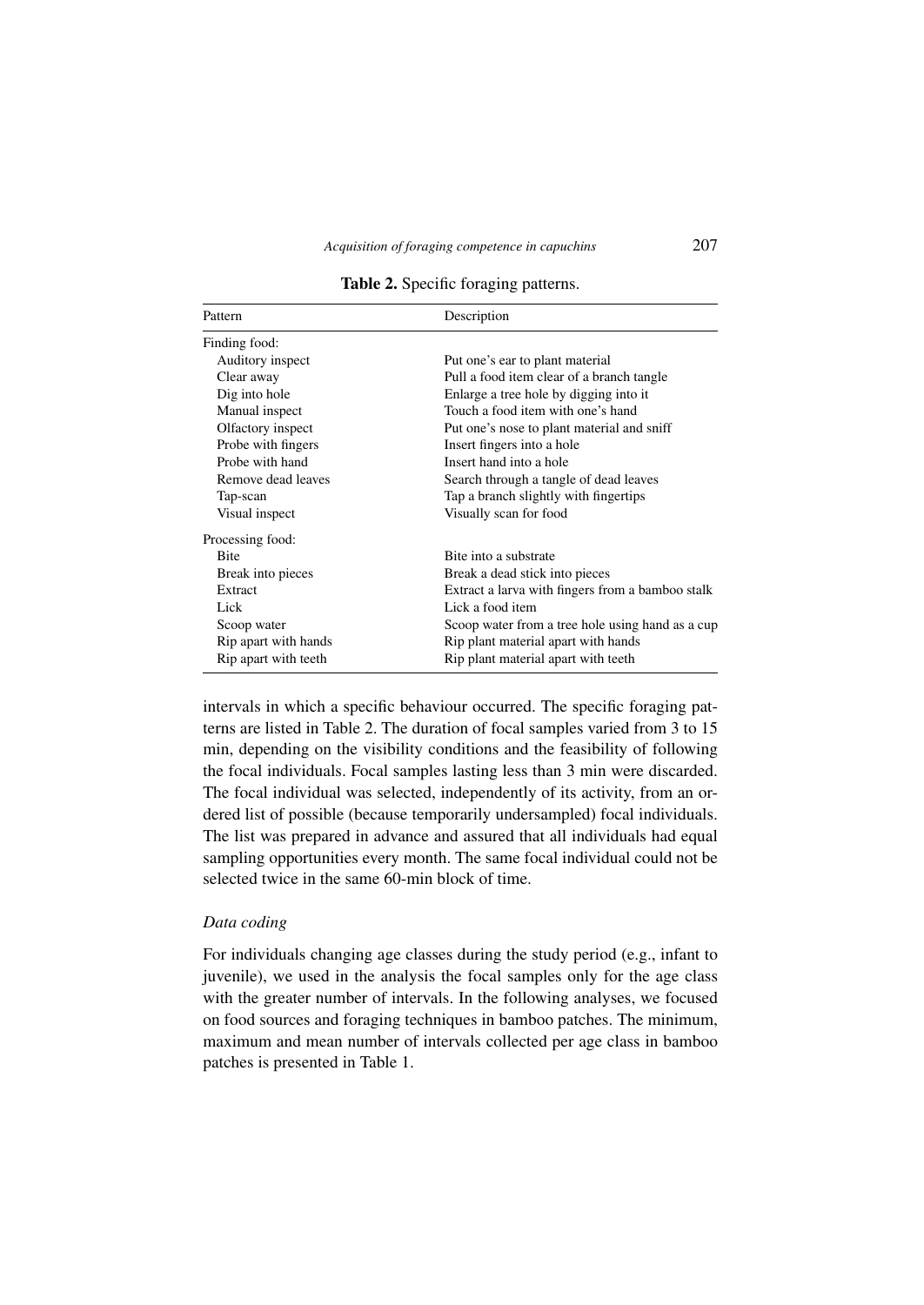The bamboo patches presented a limited array of food items which naturally fell into a dichotomous categorization: 'easy' foods that required non specific actions (grasp, pull) and little strength, versus 'difficult' foods that required performance of several sequential specific actions described below, as well as greater strength. Based on these definitions, we classed bamboo shoots, bamboo pith, and insects found on surfaces as easy foods, and larvae embedded in bamboo stalks as difficult foods. Although foraging on bamboo pith requires more strength than foraging on bamboo shoots, it is not comparable with foraging on larvae, which not only necessitates detection skills to locate the larva hidden inside the stalk, but also dental equipment to process the bamboo stalk itself (by ripping apart a very hard and thick woody material) to extract the larva. In contrast, foraging on bamboo pith requires no detection skills and much less strength than foraging on larvae hidden inside bamboo stalks. Based on these considerations and in an effort of classification, we ascribed bamboo shoot and pith and surface insects to the same broad category, referred to as 'easy' foods.

We defined specific detection patterns as follows: olfactory inspecting (put one's nose to bamboo stalk and sniff), auditory inspecting (put one's ear to bamboo stalk), visual inspecting (visually scan bamboo stalk), manual inspecting (touch bamboo stalk with hand, probe into a hole), tap scanning (a quick tapping on bamboo stalk with fingertips, apparently generating acoustic information about the content of cavities, see Visalberghi & Neel, 2003; Phillips et al., 2004). Extraction patterns consisted of ripping bamboo stalk apart by repetitive biting and tearing actions with hands and teeth, and extracting the larva with the fingers. Ripping bamboo appears to be a very strenuous action (see Figure 1).

## Description of variables

We collected 321 h of focal data (38 520 intervals) in bamboo patches encompassing all age and sex classes over a 2-year period. Frequency data were collated by individual. We tabulated the number of intervals in which specific foraging patterns related to finding larvae occurred. We estimated the time in hours devoted to search for larvae as the number of intervals multiplied by 30 s and divided by 3600. Foraging efficiency for larvae was calculated as the number of larvae found per hour allocated to search for larvae. For other analyses, we used number and proportion of intervals. The stimulating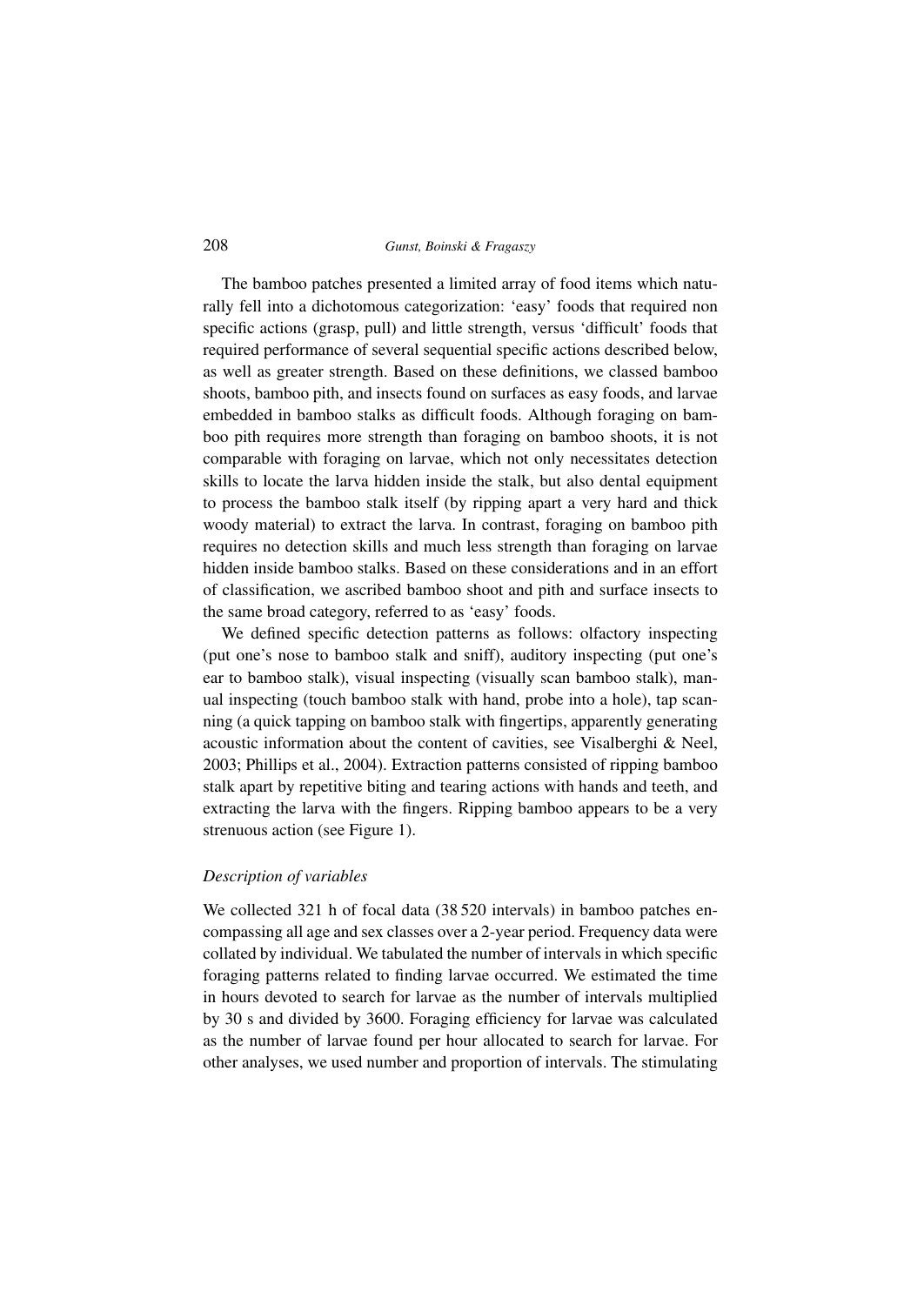

Figure 1. Brown capuchin monkey ripping a bamboo stalk apart. This figure is published in colour at http://www.ingenta.com

effect of bamboo segments ripped by others was evaluated by comparing the frequency of larvae-related foraging behaviours performed by the focal individuals shortly (2 min) before and shortly (2 min) after inspecting a ripped bamboo segment.

## **Statistics**

Data were screened for normality, independence and homogeneity of variances, using Levene's test (SPSS). When these assumptions were verified, we used parametric tests (ANOVA and Student's t-tests). When these assumptions were not verified, we used non-parametric tests to compare behavioural frequencies in the five age classes (Kruskal–Wallis tests) and between two periods (Wilcoxon signed ranks tests). General linear models (GLM) were used to assess the effects of age and sex on foraging efficiency and types of foods foraged. The model used foraging efficiency or the proportion of intervals spent foraging on difficult foods (larvae), respectively as the dependent variable, age and sex as fixed factors, and LSD for post-hoc multiple comparisons. We used a cross-sectional design to investigate age differences in foraging efficiency and diet selection. We used Student's  $t$ -tests to investigate sex differences within each age class in foraging efficiency and the proportion of intervals spent foraging on difficult foods. We used Kruskal-Wallis tests to investigate the effect of age on attraction to physical traces, followed by multiple paired comparisons between mean ranks of age classes.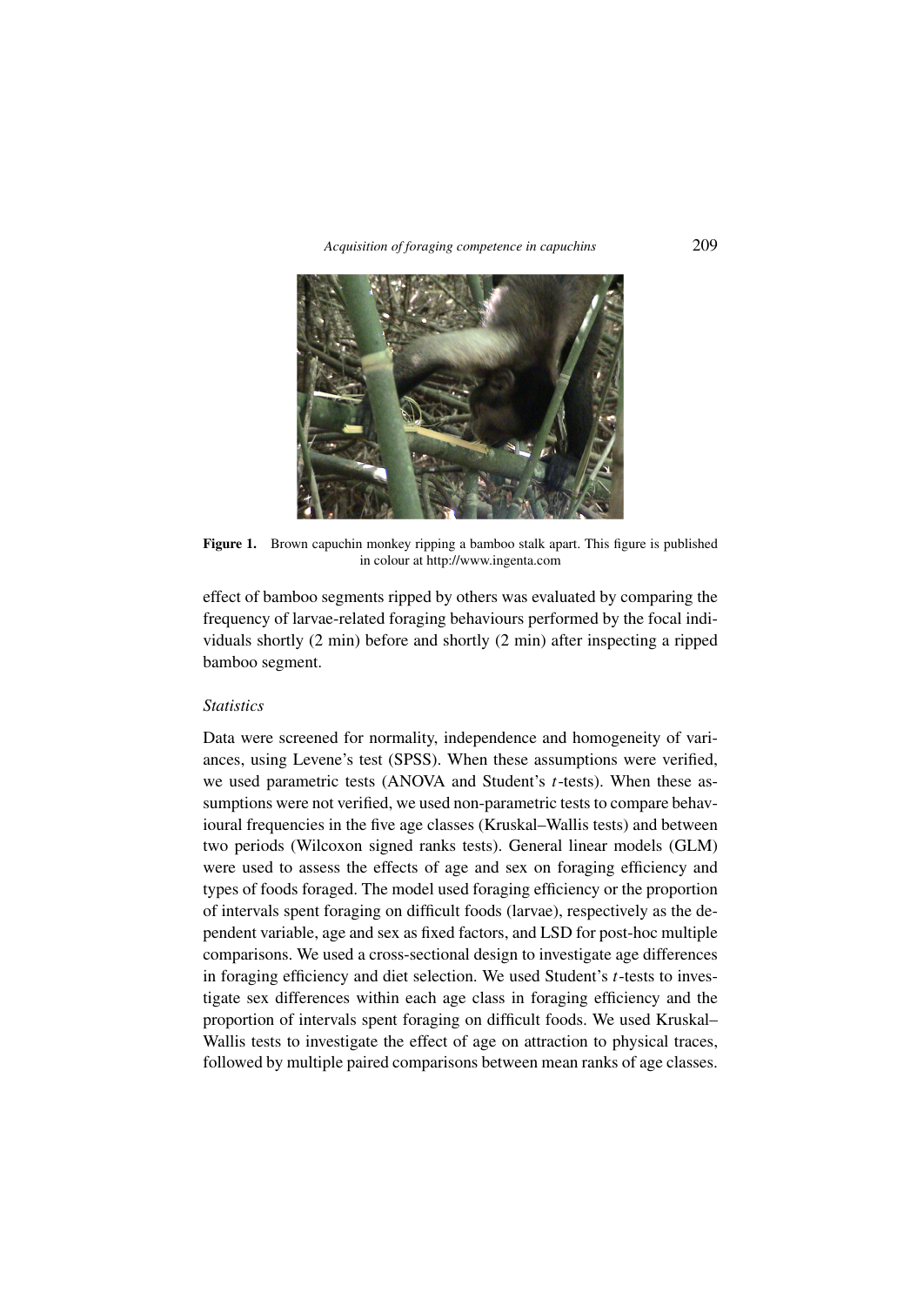To evaluate the relationships between body weight and foraging efficiency, and between dental equipment and foraging efficiency as individuals age, we used Kendall rank-order correlation tests (one-tailed, based on the directional hypothesis that immatures are less efficient foragers than fully-grown individuals). A Spearman's rank correlation test (one-tailed) was used to test our predicted positive correlation between individual foraging efficiency and the number of intervals spent foraging on larvae. Only individuals recorded searching for larvae during at least 60 intervals were used in this analysis. We used Wilcoxon signed ranks tests to investigate the difference in the frequency of foraging patterns before and after coming to physical traces (one-tailed). SPSS 12.0 (SPSS, Chicago, IL, USA) was used for all statistics. Statistical significance level was set at  $\alpha = 0.05$ .

# **Results**

# Variation in efficiency of foraging for larvae across ages and sexes

Capuchins spent 128 h (15 360 interval samples) foraging on larvae, which represents 40% of focal samples collected in bamboo patches. The main effect of age on efficiency was significant, whereas the main effect of sex and the interaction of age and sex were not significant (GLM: adjusted  $R^2$  = 0.77,  $N = 29$ ; age:  $F_{4,19} = 17.75$ ,  $p < 0.001$ ; sex:  $F_{1,19} = 0.75$ ,  $p =$ 0.397; age  $\ast$  sex:  $F_{4,19} = 1.56$ ,  $p = 0.226$ ).

Figure 2 shows that foraging efficiency (i.e., the average number of larvae successfully harvested per hour spent foraging on larvae) consistently increased with age from infants to subadults. Post-hoc multiple paired comparisons between age classes showed that infants were significantly less efficient than older juveniles, subadults, and adults ( $p < 0.001$ ) but did not significantly differ from younger juveniles ( $p = 0.053$ ). Younger juveniles were significantly less efficient than older juveniles ( $p = 0.004$ ), subadults and adults ( $p < 0.001$ ). Older juveniles were significantly less efficient than subadults ( $p = 0.039$ ) but did not differ significantly from adults  $(p = 0.133)$ . Foraging efficiency in subadults and adults did not differ significantly ( $p = 0.342$ ). A series of *t*-tests showed no statistically significant sex differences in foraging efficiency within each age class ( $p > 0.05$  for younger juveniles, older juveniles, subadults, and adults). Variation within each age class is quite modest (Figure 2). Coefficients of variation (CV)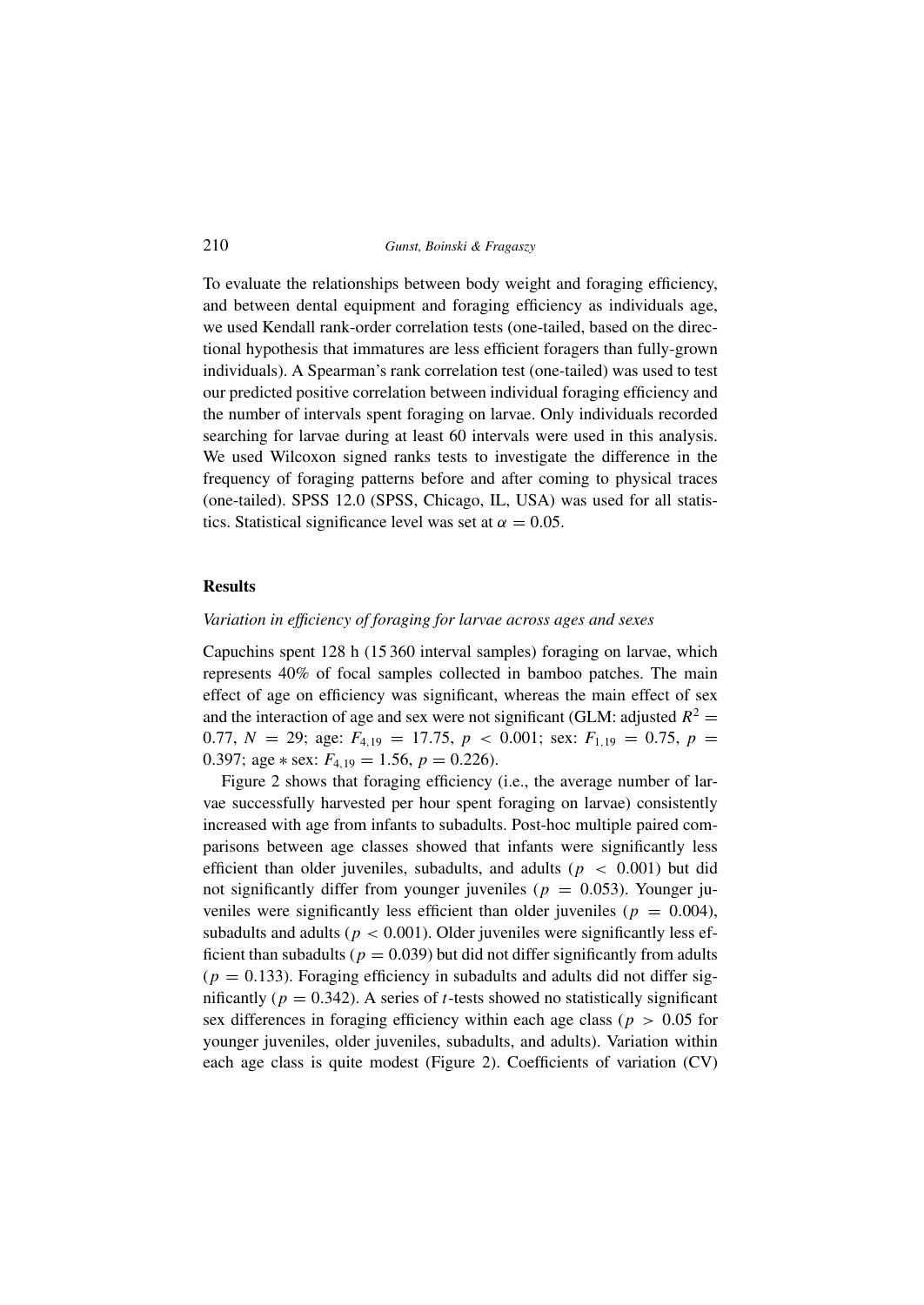

Figure 2. Foraging efficiency on larvae according to age class. Bars represent the mean number of larvae found per hour spent foraging on larvae  $\pm$  SD. The number of individuals sampled per age class were: No. of infants  $= 5$ , No. of juveniles  $1 = 6$ , No. of juveniles  $2 = 4$ , No. of subadults = 5, No. of adults = 10. Asterisks indicate statistically significant paired differences between arrowed and plain lines (\*\*  $p < 0.01$ , \*\*\*  $p < 0.001$ ) or between two plain lines (\*  $p < 0.05$ ).

range from 0.18 in older juveniles to 0.74 in younger juveniles. In subadults  $CV = 0.26$  and in adults  $CV = 0.31$ .

To investigate the relationship between foraging efficiency and age-related morphological changes, we compared our data on foraging efficiency with published data on body weight (Fragaszy & Bard, 1997; Fragaszy & Adams-Curtis, 1998) and dentition (Fleagle & Schaffler, 1982) in captive capuchins. We plotted for each age class the mean value of foraging efficiency against body weight and dental development score, respectively (Figure 3A and 3B). We found positive correlations between body growth and foraging efficiency, and between the acquisition of dental equipment and foraging efficiency across age classes (Kendall rank-order tests,  $N = 5$ ,  $T = 0.800$ ,  $p = 0.025$ , and  $T = 0.949$ ,  $p = 0.011$ , respectively).

# Variation in type of foods foraged according to age and sex

As predicted, we found a significant positive correlation between the proportion of intervals spent foraging on larvae and the efficiency of foraging for larvae (Spearman's rank correlation test:  $N = 29$ ,  $r_s = +0.856$ ,  $p < 0.001$ ; Figure 4).

For each sampled individual, we measured the proportion of intervals spent foraging on easy foods (bamboo shoots, bamboo pith, and non-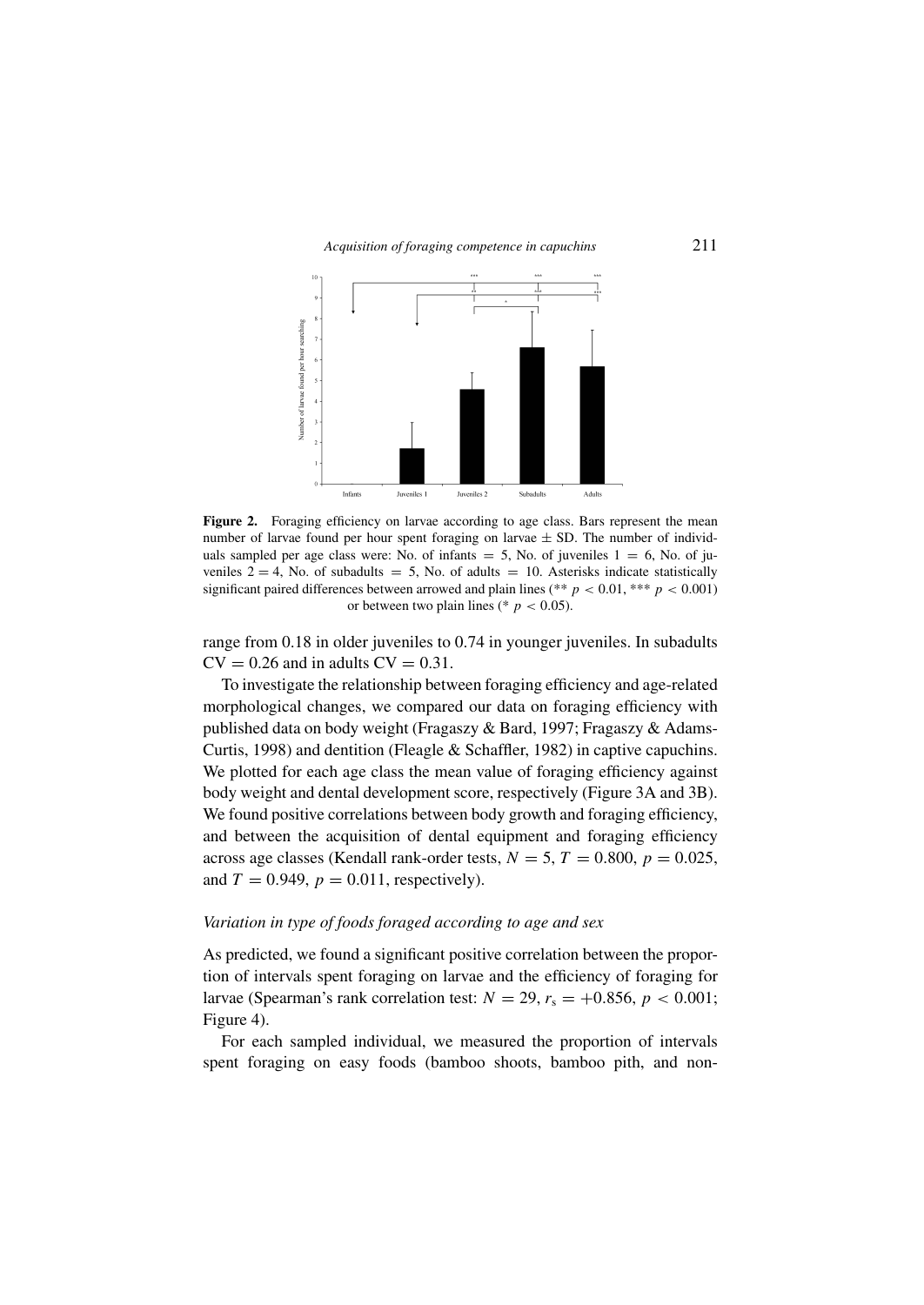

Figure 3. (A) Relationship between foraging efficiency and body weight (after Fragaszy & Bard, 1997) across age classes. (B) Relationship between foraging efficiency and dental development score (after Fleagle & Schaffler, 1982) across age classes.



Figure 4. Relationship between the proportion of intervals spent foraging on larvae and the efficiency of foraging for larvae (defined as the number of larvae found per hour searching). Each dot represents one individual.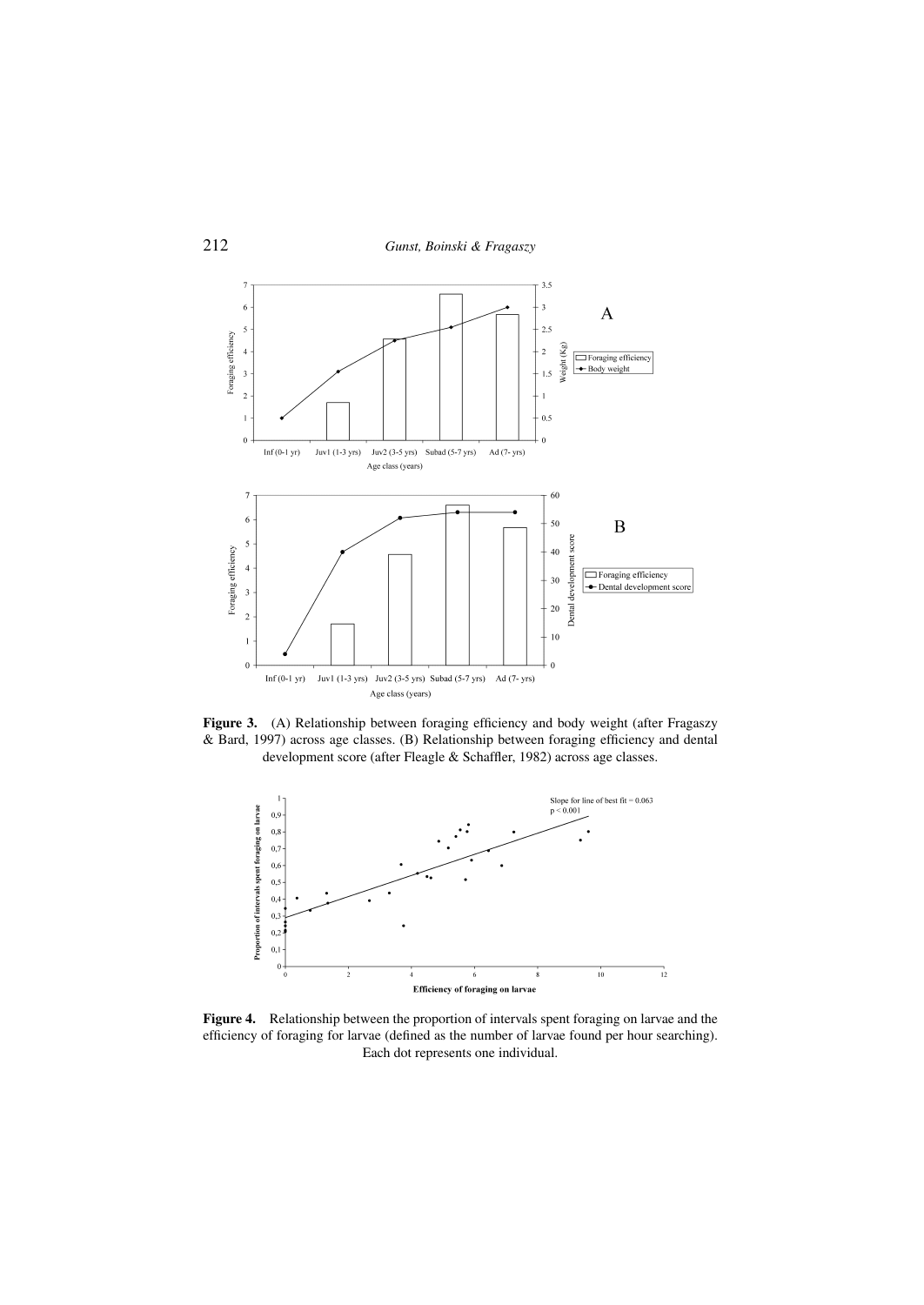Acquisition of foraging competence in capuchins



Figure 5. Proportion of intervals spent foraging on difficult foods (larvae) according to age class. Bars represent the mean proportion  $\pm$  SD. The number of individuals sampled per age class were: No. of infants = 5, No. of juveniles  $1 = 6$ , No. of juveniles  $2 = 4$ , No. of subadults  $= 5$ , No. of adults  $= 10$ . Asterisks indicate statistically significant paired differences between arrowed and plain lines (\*\*\*  $p \le 0.001$ ) or between two plain lines  $(* p < 0.01).$ 

embedded insects) and difficult foods (larvae). The investigation of the relationships among age and sex classes and the proportion of intervals spent foraging on difficult foods showed that the main effect of age was significant, whereas the main effect of sex and the interaction of age and sex were not significant (GLM: adjusted  $R^2 = 0.78$ ,  $N = 29$ ; age:  $F_{4,19} = 21.13$ ,  $p \lt 0.001$ ; sex:  $F_{1,19} = 0.35$ ,  $p = 0.561$ ; age \* sex:  $F_{4,19} = 0.906$ ,  $p = 0.480$ .

Figure 5 shows that the proportion of intervals spent foraging on difficult foods consistently increased with age from infants to subadults. Post-hoc multiple paired comparisons between age class means showed that infants and younger juveniles spent significantly fewer intervals foraging on difficult foods than older juveniles, subadults, and adults ( $p < 0.001$ ). These results are in agreement with our prediction. Moreover, subadults spent significantly more intervals foraging on difficult foods than adults ( $p = 0.008$ ). Proportions did not differ significantly between infants and younger juveniles ( $p = 0.077$ ), older juveniles and subadults ( $p = 0.159$ ), or older juveniles and adults ( $p = 0.286$ ).

Regarding sex differences in the proportion of intervals spent foraging on difficult foods, we found similar proportions in females and males within younger juveniles ( $t = 0.587$ , df = 4,  $p > 0.05$ ), older juveniles ( $t =$  $-0.053$ , df = 2, p > 0.05), and subadults (t = -1.370, df = 3, p > 0.05).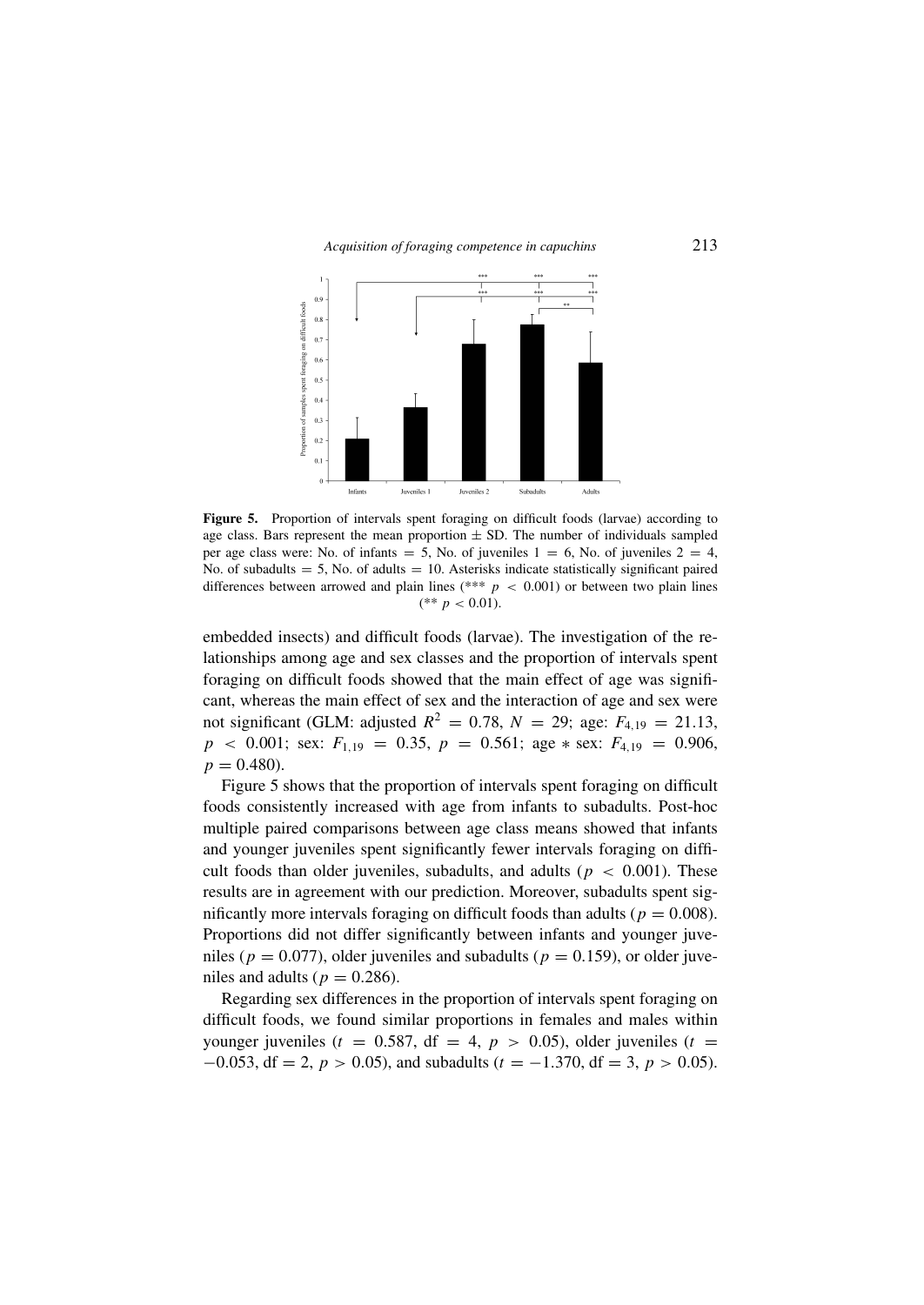In adults only, females displayed significantly greater proportion of intervals foraging on difficult foods than males (mean  $\pm$  SD = 0.66  $\pm$  0.13 and  $0.47 \pm 0.12$ , respectively,  $t = 2.368$ , df = 7,  $p < 0.05$ ). We did not test sex differences in infants because of insufficient data.

# Variation according to age in attraction and responsiveness to physical traces left by foragers

To investigate age differences in attraction to the physical traces due to destructive foraging activity by others, we calculated the number of intervals spent per age class manually and visually inspecting ripped bamboo stalks left by other group members (Figure 6). We found a statistically significant effect of age on the attraction to physical traces (Kruskal-Wallis test:  $H = 25.5$ , df = 4,  $p < 0.001$ ). Infants, younger juveniles, and older juveniles spent, respectively, 12.4, 9.7, and 8.0% of their time manually and visually inspecting already ripped bamboo stalks, whereas this percentage dropped to 1.1 and 0.3% in subadults and adults, respectively (Figure 6). Multiple paired comparisons between mean ranks showed that infants were significantly more attracted to the physical traces than subadult and adult individuals ( $p < 0.05$ ). Infants, younger juveniles and older juveniles did not differ significantly. Likewise, differences among younger juveniles, older juveniles, subadults and adults did not reach statistical significance ( $p > 0.05$ ).

To evaluate age differences in the stimulating effect of physical traces left in the environment by skilled foragers, we compared the frequency of



Figure 6. Attraction to physical traces (ripped bamboo stalks left by other group members) according to age classes; bars represent the mean percentage of intervals spent attracted to physical traces  $\pm$  SD; asterisks indicate statistically significant differences ( $p < 0.05$ ).

2.14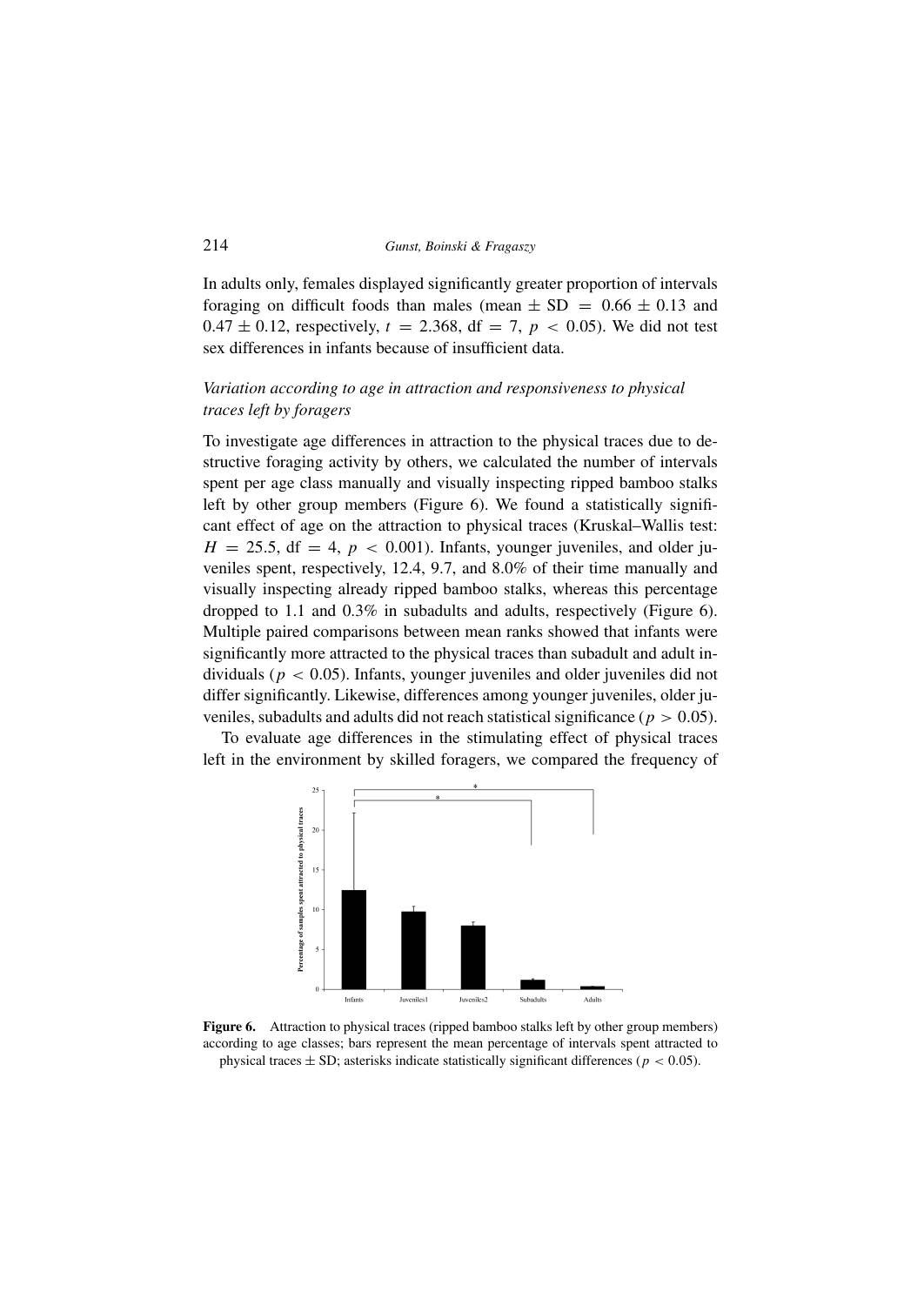foraging behaviours 2 min before and 2 min after being attracted to physical traces. We found that immature individuals (infants, younger juveniles and older juveniles) performed significantly more larvae-related foraging behaviours (tap scanning, manual inspecting, olfactory inspecting, biting into and ripping bamboo stalks apart) within 2 min after than in the 2 min before being attracted to a ripped bamboo stalk left by a skilled forager (mean frequency ± SD, before:  $1.1 \pm 1.0$  and after:  $4.8 \pm 5.0$ , Wilcoxon test:  $N = 10$ ,  $z = -2.5$ ,  $p = 0.012$ ). In mature individuals (subadults and adults), we did not find a statistically significant difference in the frequency of larvae-related foraging behaviours between the two periods (mean frequency  $\pm$  SD, before: 2.1±1.9 and after: 2.5±1.5, Wilcoxon test:  $N = 12$ ,  $z = -1.2$ ,  $p = 0.236$ ). Experienced foragers briefly inspected ripped bamboo stalks but did not follow inspection with foraging.

## **Discussion**

Capuchins at Raleighvallen are faced with complex foraging challenges, including searching for a hidden, rich food requiring extraction from a tough, concealing substrate (larvae living inside bamboo stalks). Various hypotheses have been presented linking the development of proficient foraging on embedded foods with physical growth, with substantial contributions of learning to foraging proficiency and with substantial contributions of social context to learning how to forage for these foods (Ross & Jones, 1999; Gibson, 2000; van Schaik et al., 2006). Our findings support all of these hypotheses. We found that young capuchin monkeys achieved adult levels of proficiency at finding and extracting larvae from bamboo stalks at 5 years or older, several years after weaning and about the same time as they reach reproductive maturity. Young monkeys devote more time than adults to foraging on foods that are easy to obtain, but from one to five years of age they also devote increasing effort to foraging for larvae (from 37 to 68% of time spent foraging). They do so even though they rarely obtain larvae from these efforts. Our results on the stimulating effect of physical traces left in the environment by skilled foragers indicate that social partners indirectly facilitate young monkeys' practice of the components of searching for and extracting larvae, even before they are physically capable of opening stalks themselves. In essence, older individuals leave the landscape littered with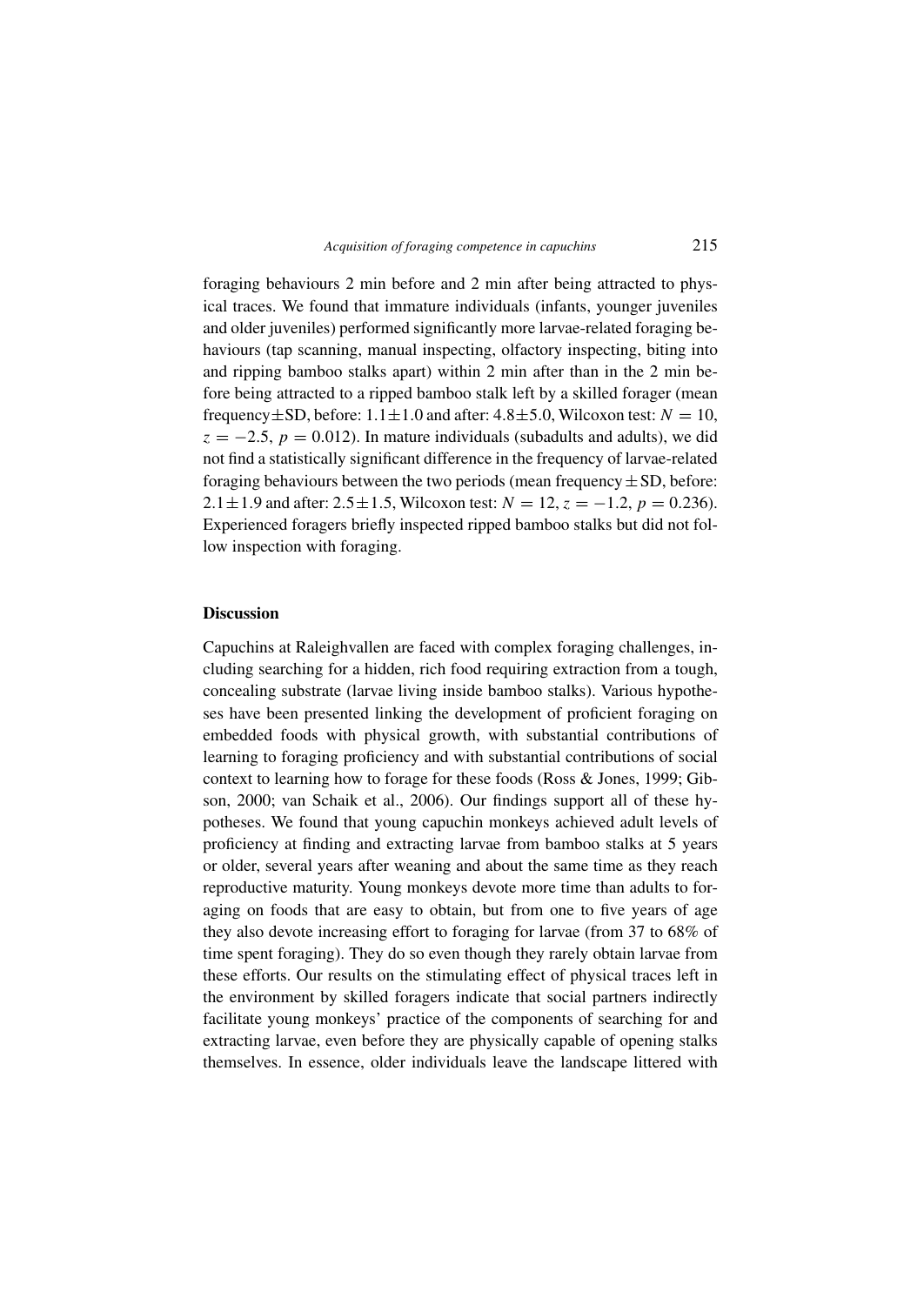prepared 'practice' sites that appeal to younger monkeys. These findings are consistent with the role of social partners in the development of foraging competence through the alteration of the physical environment by animal societies, also referred to as 'niche construction' (Odling-Smee, 1996; Laland et al., 2000).

# Variation in foraging efficiency according to age and physical growth

Linked changes in size, weight, and dentition parallel differences in foraging efficiency and time allocation in one difficult type of food foraged in bamboo patches across the first 7 years of development in brown capuchins. Ideally, one would have growth data as well as behavioural data with which to make quantitative comparisons among these variables. However, most quantitative data available on body weight and all data on acquisition of dental equipment are based on captive capuchins (reviewed in Fragaszy et al., 2004). Fortunately, there is no consistent effect of captivity on dental development of primates (Swindler, 2002), providing confidence that data for this aspect of development derived from captive samples can be generalized to wild monkeys. Generalization of growth patterns in body mass is more problematic. Studies on growth of body mass in baboons showed that the growth rates of wild primates can be lower (perhaps by one half to one third) than the values obtained in well-provisioned captive animals. However, the variation in rate of growth in body mass among wild groups from different populations can be as great as variation between captive and wild animals (Altmann & Alberts, 1987). Our data are drawn from one wild group, increasing the probability that individuals within that group experienced similar nutrition. With respect to the comparisons that we draw across age groups, we point out that the magnitude of the difference in growth rate between wild and captive individuals is likely to be the same across age classes of monkeys, and in this sense, the shape of the growth curve is likely to be consistent between captive and wild monkeys. Therefore, it is reasonable to use data from captive animals to evaluate the relations between growth and foraging efficiency, keeping in mind that the rate of growth might be substantially lower and the age at attainment of full adult mass might be later.

We found substantial variability in foraging efficiency and diet selection according to age of the capuchins foraging in bamboo patches. Foraging efficiency consistently increased from infancy (0.0 larvae/h) to seven years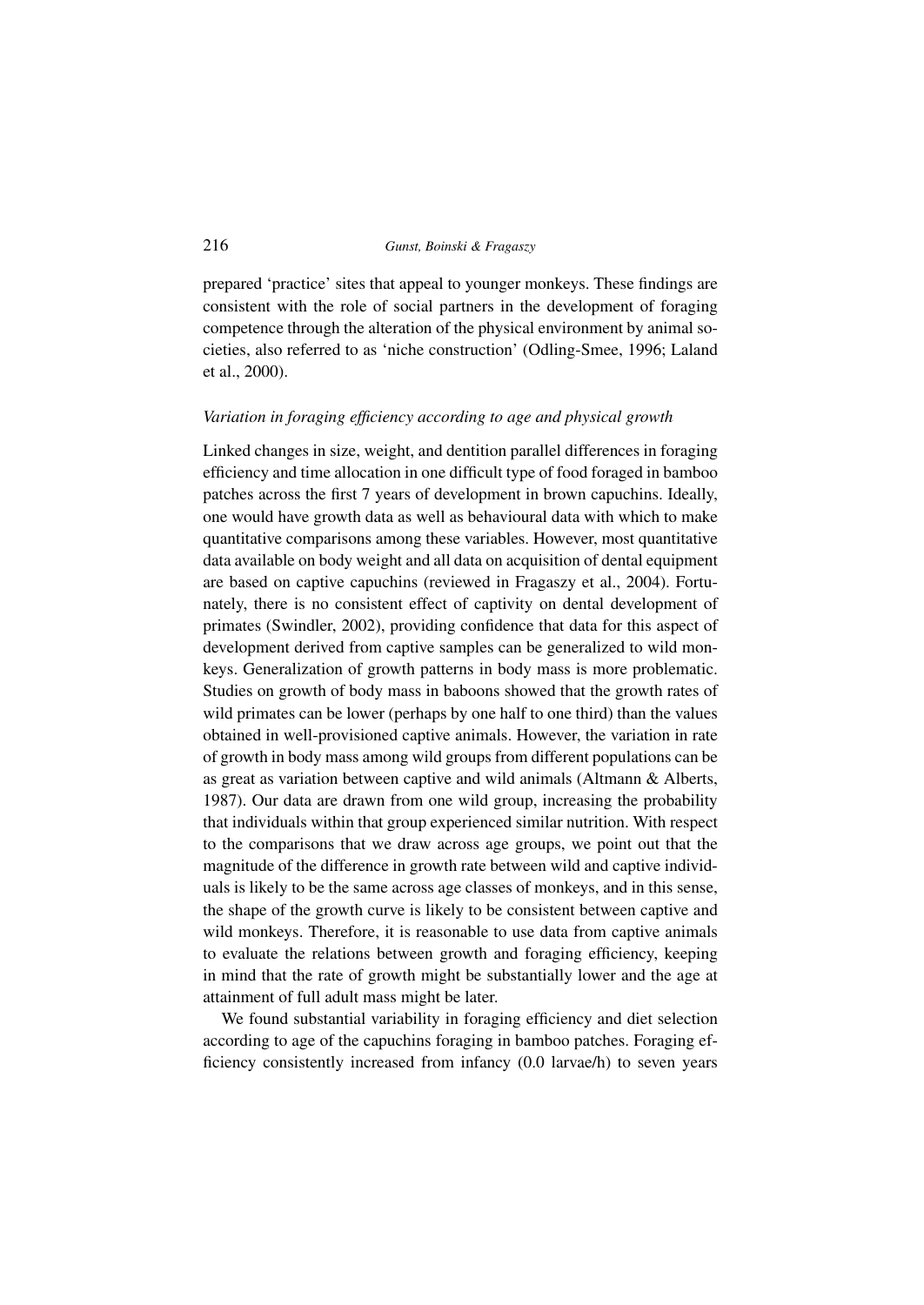of age (subadults: 6.6 larvae/h). Our result expands preliminary findings obtained in a group of wild brown capuchins observed in Peru, where subadults and adults succeeded in retrieving larvae from bamboo segments in 81% of attempts, whereas younger individuals as a whole successfully extracted larvae in 42% of attempts (same genus of bamboo as here: Guadua sp.: Phillips et al., 2003). However, these authors' definition of 'attempts' was not clear enough for us to compare our findings more precisely. We can only conclude that these two populations of capuchins share an age difference in the efficiency of foraging on embedded larvae. Similar age-related differences in finding hidden invertebrates are evident in other populations of wild capuchins (e.g., Agostini & Visalberghi, 2005) and in other taxa (e.g., baboons: Johnson & Bock, 2004; aye-ayes: Krakauer, 2005).

Previously published studies on the ontogeny of foraging have typically considered all immatures as one age class (e.g., Boinski & Fragaszy, 1989; Hanya, 2003; Johnson & Bock, 2004). In order to assess how foraging expertise gradually emerges during juvenescence, further subdivisions linked to physical states and social status should be considered (Rhine & Westlund, 1978; Post et al., 1980). Accordingly, we distinguished more precisely among immatures by ascribing individuals less than seven years to four different age classes. As predicted, we found that infants and younger juveniles were considerably less proficient than subadults and adults (less than a tenth and less than half as proficient, respectively) in finding and extracting hidden larvae by ripping bamboo stalk apart. No individual aged less than one year was successful in finding larvae on its own. The efficiency of younger juveniles was relatively low, with less than two larvae found per hour allocated to larvae foraging. Older juveniles (about 4 year-old) obtained roughly 4 larvae/h; subadults and adults roughly 6 larvae/h. Thus, older juveniles appeared to be intermediate between small-sized inefficient youngsters and almost full-grown and fully skilled subadults in their foraging abilities.

Let us consider the transitional status of older juveniles (about 4 years old) in terms of foraging efficiency. The dental developmental score of older juveniles has reached the subadult and adult level (Fleagle & Schaffler, 1982). In older juveniles, two additional permanent teeth emerge, the third premolar and third molar (Galliari, 1985). The canines (the last permanent teeth to erupt at around 4–5 years; Galliari, 1985) also appear during the older juvenile period. The appearance of these morphological features in older juveniles may account for their higher success, compared with younger juveniles, in extracting hidden larvae by ripping bamboo stalks apart with teeth.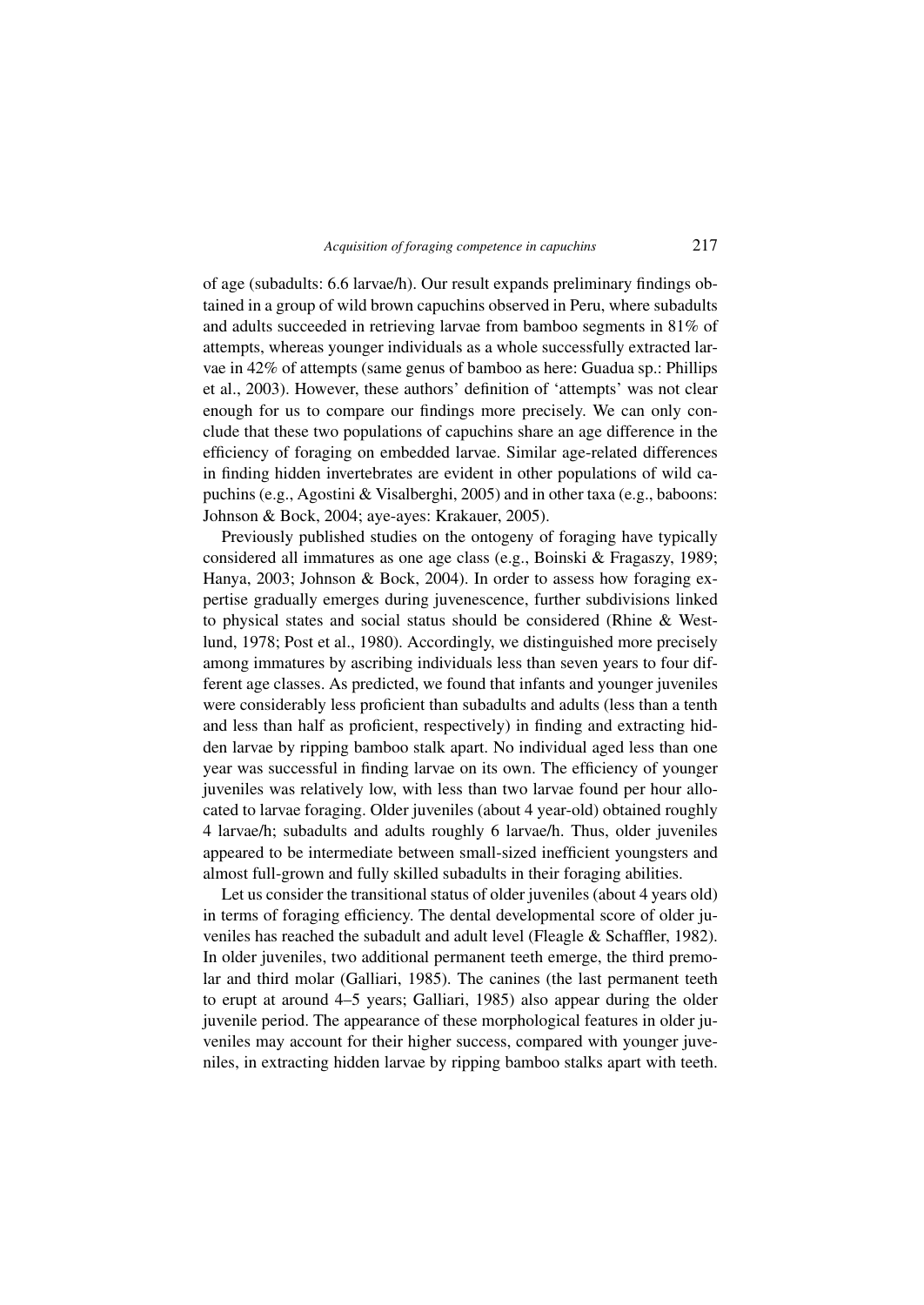Greater body mass may also contribute to the older juveniles' success. In captivity, older juveniles (4 years) weighed 1 kg more than younger juveniles (2 years) (Fragaszy & Bard, 1997). However, although older juveniles and subadults have similar dentitions and body weights, the former are still significantly less proficient than the latter in finding embedded larvae. Since this difference in foraging efficiency is not likely to be explained by physical characteristics, we deduce that older juveniles may simply be poorer in locating larvae hidden inside bamboo than subadults. Our results suggest that the acquisition of specific detection skills is not fully completed before reaching the subadult level. Searching and locating hidden foods require sensorimotor coordination and perceptual learning. These aspects of foraging skill benefit from practice. The monkeys must know where and how to locate the larvae, as well as being able to open the stalk.

# Foraging efficiency, diet choice and nutritional requirements

The age class differences in foraging efficiency on larvae strictly parallel those obtained in the time spent foraging on difficult foods by each age class. On the one hand, the inability of infants and younger juveniles to obtain hardto-process foods is likely to account for their marked preference for easy food items. On the other hand, subadults were not only the most efficient foragers but also the age class showing the highest interest in difficult foods. Interestingly, the tendency to devote more time to difficult foods switched at about the age of 3 years, between younger juveniles and older juveniles, reemphasizing the period from 3 to 5 years as key in terms of the acquisition of foraging competence and diet selection. As weaning is completed before the second birthday, this means juveniles between 2 and 3 years of age are 'scraping by', in the sense that they are less efficient than older individuals and rely on easier foods. It may be that the appearance of the last permanent molar and premolar (P3 and M3) at about 3 years of age supports increasing effort by young monkeys to open bamboo stalks.

Adults were less efficient foragers and less focused on difficult foods than subadults. Because subadults are large-sized but still growing individuals, they may need higher levels of protein in their diet than adults (Richard, 1985). Similarly, due to the costs of pregnancy and lactation, adult females have higher metabolic needs than adult males, requiring more protein intake (Clutton-Brock, 1977). Only in adults did females allocate more time to forage on embedded larvae than males. Juvenile and subadult females showed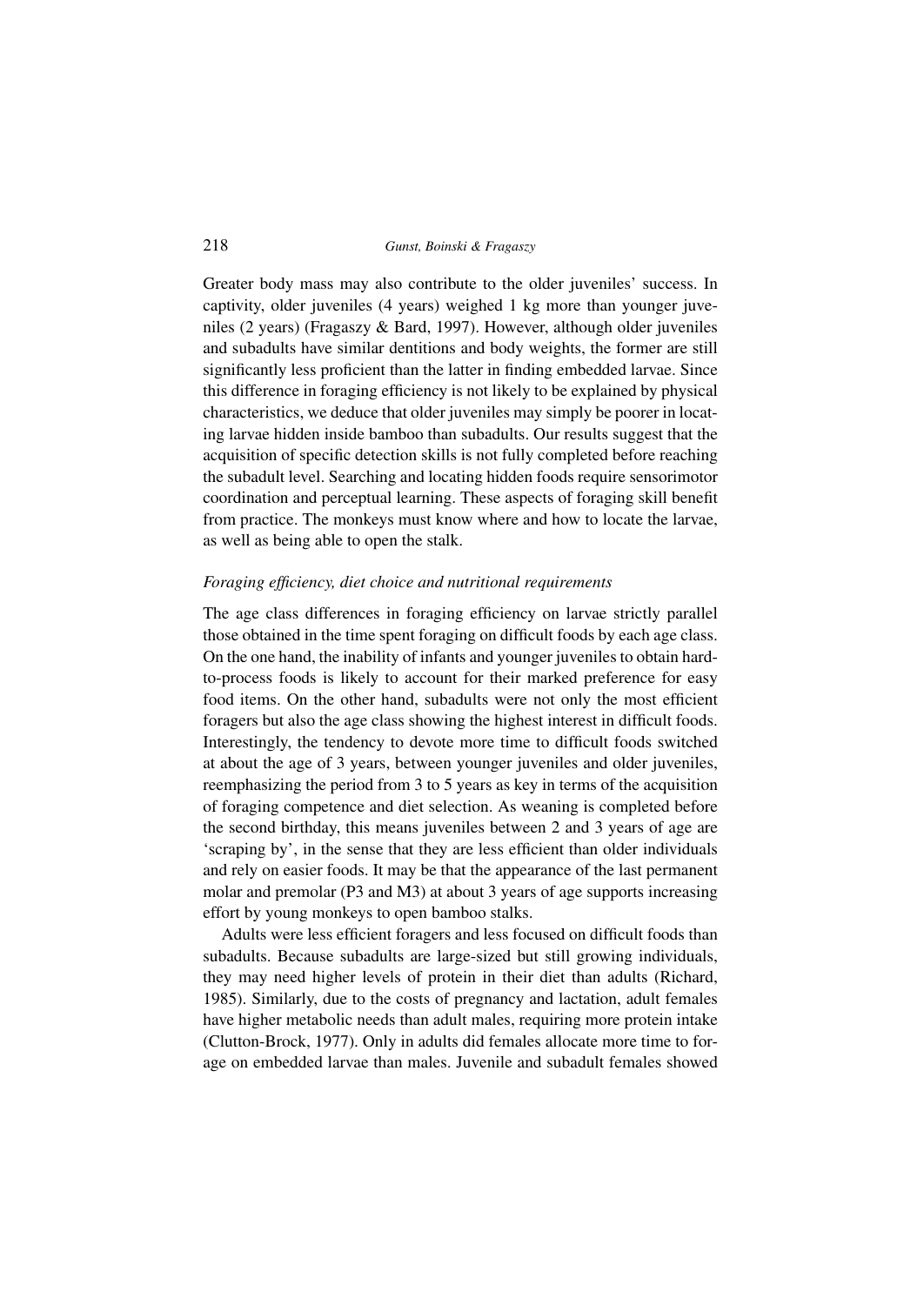no significant differences from same-aged males in time spent foraging on larvae. This is consistent with previous findings in other capuchin congeners and chimpanzees showing that adult females focus more than adult males on protein-rich food obtained via extractive foraging activities (McGrew, 1979; Fragaszy, 1986; Rose, 1994). Small invertebrates hidden inside substrates provide reliable sources of protein (Fragaszy, 1986; Boinski, 1988; Rose, 1994). Therefore, the difference in foraging efficiency and diet choice between age and sex classes may reflect differences in nutritional requirements. In any case, our findings indicate that males, with larger body mass and larger canines than females, do not experience a significant advantage in finding or obtaining bamboo larvae. We suggest that whereas opening bamboo stalks requires a threshold body mass and dental equipment to accomplish at all, achievement of high levels of skill depends on individual experience.

# Food competition and foraging strategies

Social constraints should also be considered to account for differences in diet choice between age and sex classes. Food competition could be an alternative explanation as to why adult females and subadults devote more time to foraging on larvae than other age and sex classes. Brown capuchins adjust their spatial positions to decrease the risk of direct food competition from other group members (Janson, 1990). When foraging on a dispersed food source, such as larvae in a bamboo patch, non-tolerated or subordinate animals (e.g., certain subadults and adult females) may lower the probability of being displaced by increasing inter-individual distances. Such a foraging strategy is more likely to emerge in dispersed than in clumped food patches. For example, a single fruiting cluster (in the palm *Maximiliana maripa*, Family Arecaceae), is easily monopolizable by high-ranking individuals. Competition for access to fruit clusters is limiting and subordinate individuals may defer to dominant group members (Gunst, unpubl. data; cf., squirrel monkeys: Boinski et al., 2002). In contrast, within the dense cover of bamboo. subordinate individuals tend to become peripheral, *i.e.*, stay in the outskirts of the troop to locate, harvest and ingest desirable larvae with reduced risk of displacement by older and/or more dominant troop members. We argue that avoiding direct competition may account for subadults and adult females focusing more on more dispersed food sources such as larvae than do higherranking individuals, such as adult males. In another group of brown capuchin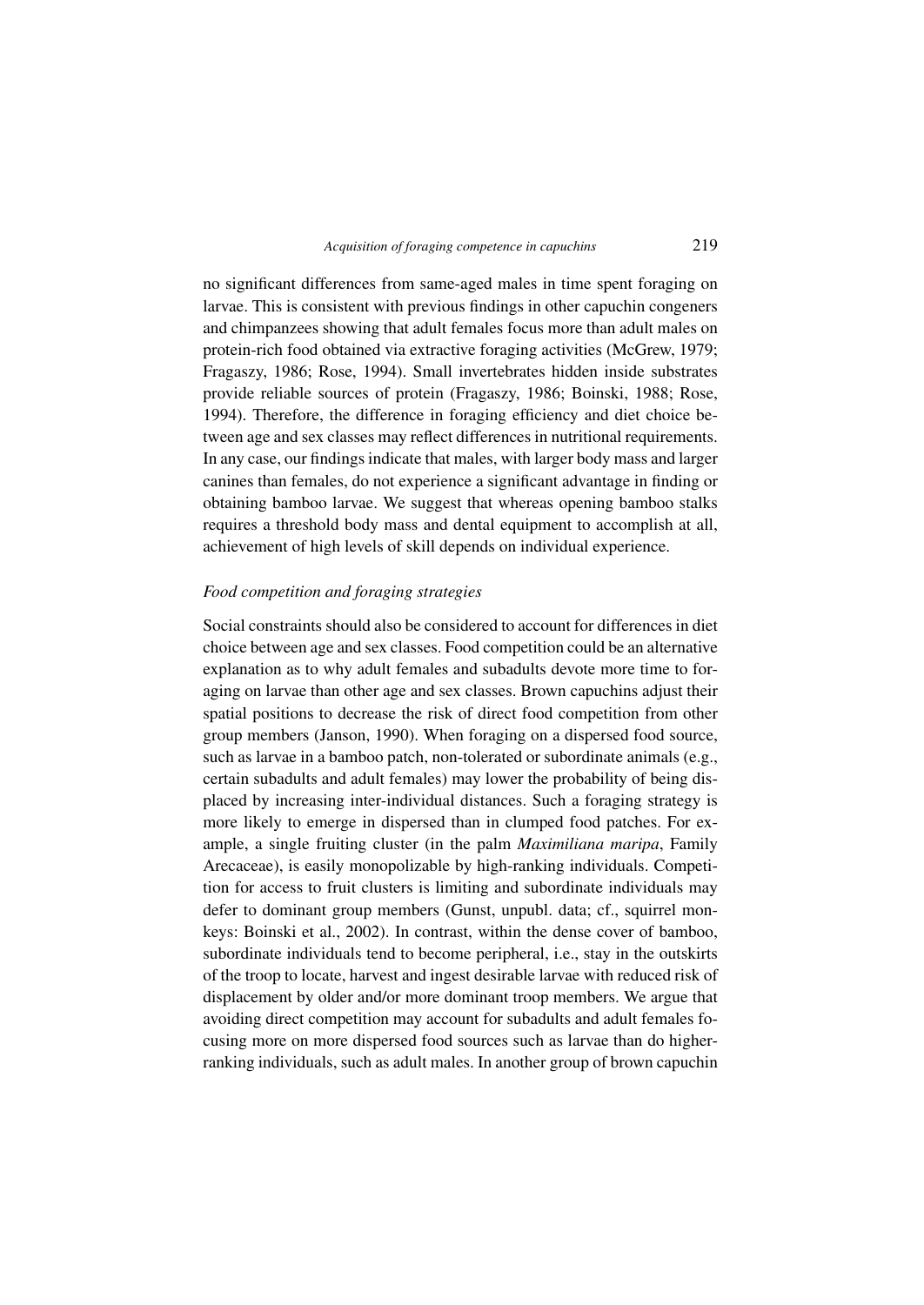monkeys, social rank was found to affect the spatial positions occupied by individuals during foraging activities. By maintaining large inter-individual distances when foraging on dispersed food sources, animals are expected to increase their total amount of food consumed ('finder's share': Di Bitetti & Janson, 2001).

In sum, larvae intake in subadult and adult female capuchins may depend not only on foraging skills but also on spatial strategies (e.g., social spacing, adopt peripheral position in the group: Di Bitetti & Janson, 2001). Focusing on larvae may be an adaptive foraging strategy for these individuals since larvae represent reliable, high quality food items in a dispersed food patch.

## Physical traces

Infants showed significantly more interest than subadults and adults in the physical traces left by skilled foragers (i.e., ripped bamboo segments) (12.4% of intervals during focal observation in infants vs. 1.1 and  $0.3\%$  in subadults and adults, respectively). This is consistent with findings that primate infants exhibit more interest than adults in others' activities and possessions, particularly food items (e.g., King, 1994; Fragaszy & Visalberghi, 1996). To a lesser extent, we found that younger juveniles (9.7% of intervals) and older juveniles (8.0%) were also more interested in ripped bamboo stalks than were subadults  $(1.1\%)$  and adults  $(0.3\%)$ . Although the latter differences did not attain statistical significance, there was a general downward trend in the attraction to physical traces as individuals age. We have the impression that there may also be age-related changes in the behavioural sequences related to such attraction, although we did not have enough data for analyses here. Infants persist in exploring a ripped bamboo segment with their hands, trying to find very improbable leftovers (only one larva can be harvested from each bamboo segment). This tendency seems to decrease consistently over time as younger juveniles tend to exhibit detection behaviours (e.g., tap scanning) toward an already ripped bamboo segment, whereas older individuals are more inclined to shift their attention to the adjacent segment that may more likely contain a larva (Gunst et al., 2007). These findings may reveal the gradual development of abilities to shift attention from one activity to another, to engage in sequences of action, and other aspects of cognition.

The propensity for infants to display high interest in others' foods may reflect an intrinsic attentional difference across ages, as suggested by Adams-Curtis & Fragaszy (1995), and/or differences in social constraints (i.e., infants are less subject to competitive exclusion than older group members).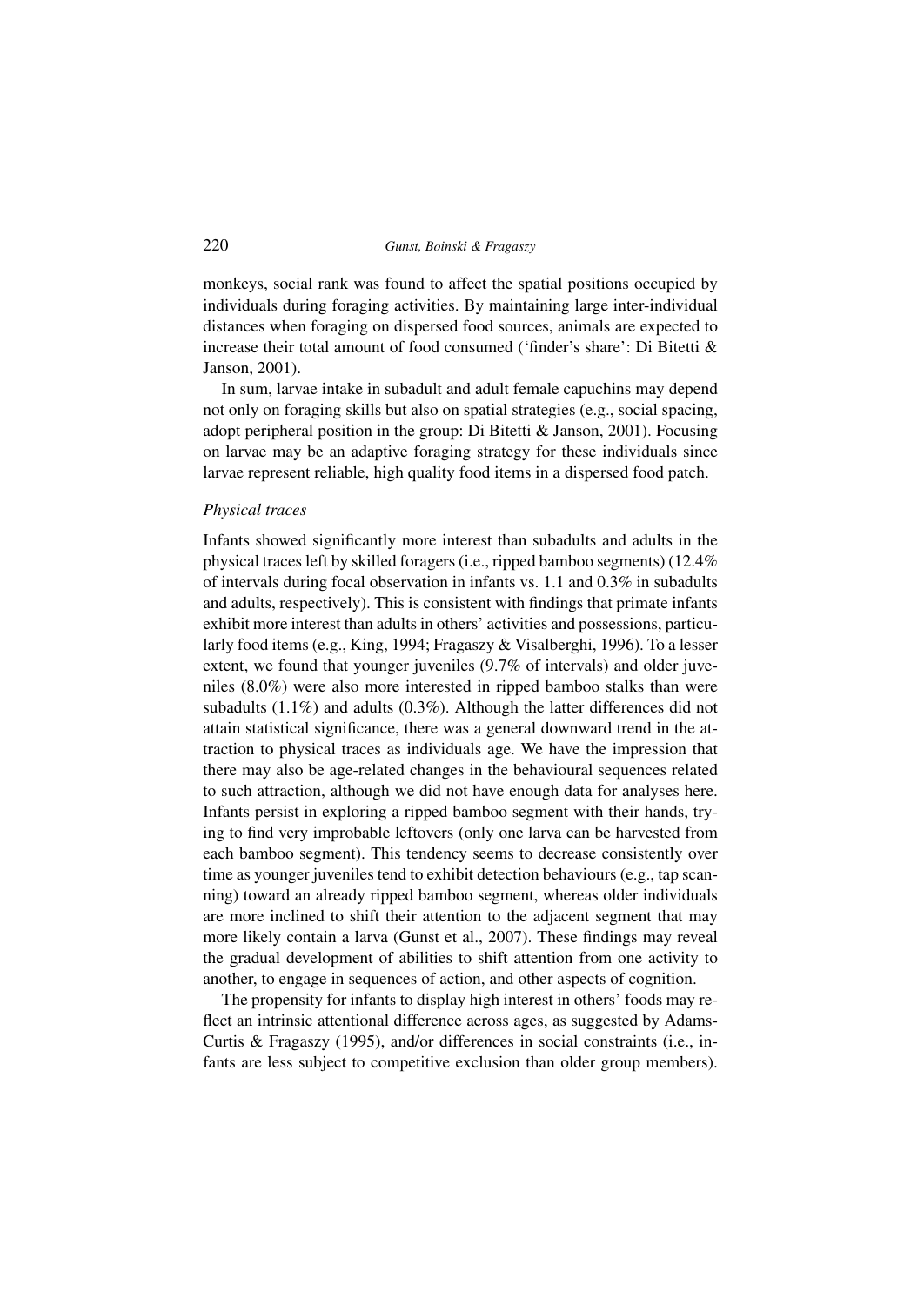In wild chimpanzees, only infants had free access to the stones and nutshells remains left after nut-cracking activities by others (Inoue-Nakamura & Matsuzawa, 1997). In our case, however, competition around physical traces left by skilled foragers is unlikely since there are no leftovers inside a ripped bamboo segment. Therefore, age-related changes we observed in the attraction to physical traces are likely not due to differential social constraints in voung monkeys in access to foraging artefacts.

We found that immatures most consistently showed foraging actions after encountering the physical traces left in bamboo stalks by other foragers. The interest in a particular object or area spatially associated with a valuable object (in our case, a larva previously extracted from a ripped bamboo segment) triggers an appropriate object-related behaviour (here, larvae foraging patterns). This process is referred to as stimulus or local enhancement, and it incorporates an aspect of what many authors identify as social facilitation (increased performance of a particular behaviour following a sociallyprovided cue; cf. Galef, 1988). Significantly, facilitation occurred in the absence of the other forager. The motivation in young individuals to engage in foraging activity shortly after encountering foraging artefacts may produce learning opportunities (Fragaszy & Visalberghi, 1989). Occasionally, immatures were observed tapping and continuing to rip apart a bamboo stalk previously ripped apart by another individual (Gunst et al., 2007). Although another larva is not likely to be found inside a ripped bamboo segment, the simple performance of these appropriate foraging actions in a place with residual odours may be a first step to learning the relations among certain food items (larva), substrates (bamboo stalk), and the behavioural patterns required to forage efficiently on this type of food (e.g., tap scanning and ripping the stalk).

A bamboo stalk altered by another forager provides a good site for learning how to forage for larvae. Practicing ripping on already opened bamboo stalks provides an easier initial form of the problem, supporting the gradual development of more effective actions. A similar process occurs in young black rats (Rattus rattus) learning to strip seeds from pine cones (Terkel, 1996). In the case of black rats, experienced mothers allow pups to take partially processed cones. Experiments showed that pups that were exposed to such already opened cones acquired the pine cone-opening technique, but the most efficient learning occurred in the mother's presence, as she processed cones (Aisner & Terkel, 1992). Thus, both attraction and opportunities to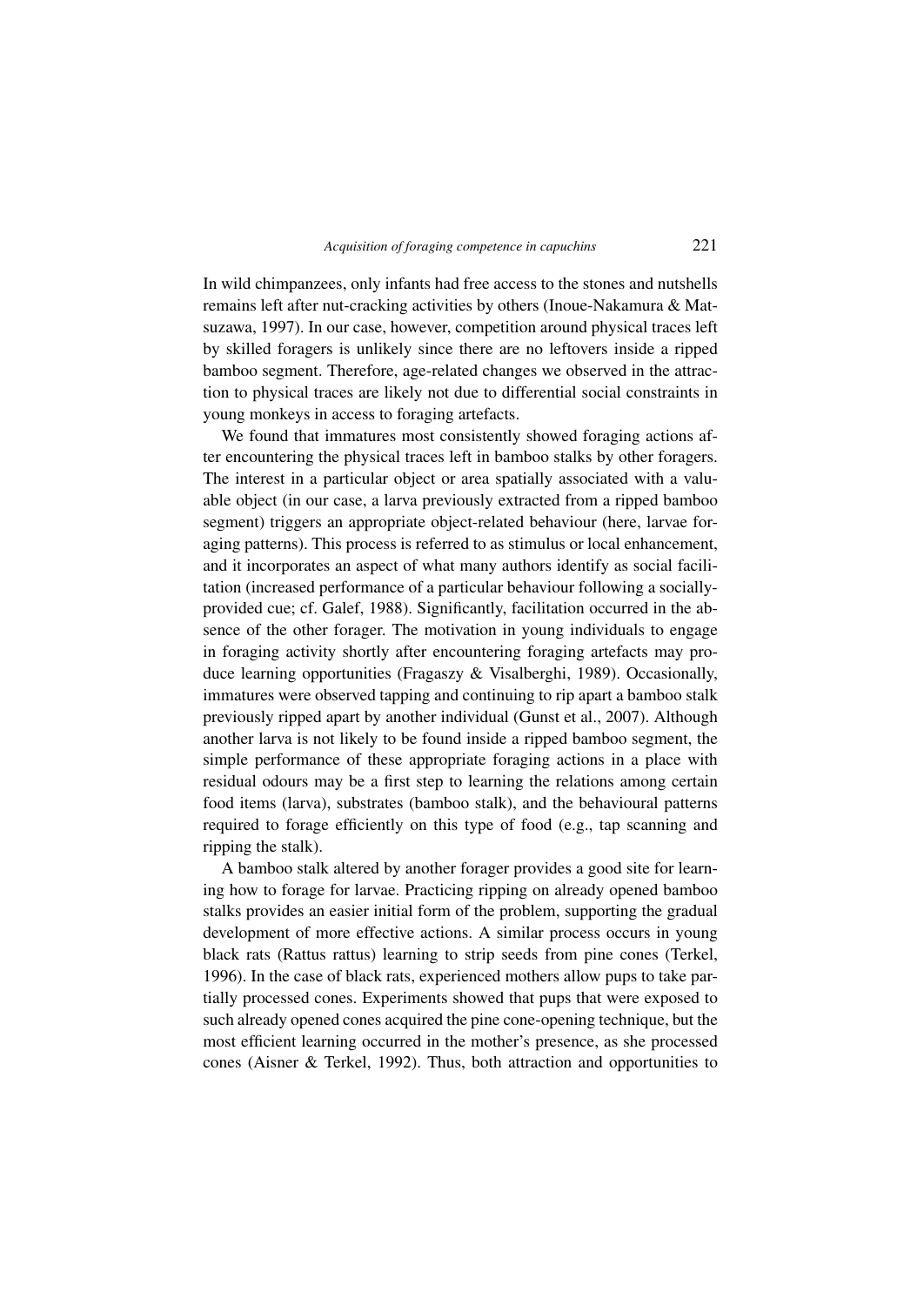practice played a role. Although similar, the process seems looser in capuchin monkeys, since immatures approached and directed foraging actions towards physical traces, even after the original forager had left the site. In capuchins, it appears that learning to find an obtain larvae may not specifically occur with the mother or any other group member, and can be delayed in time and separate in space from others. In this sense, niche construction in capuchins has an extended time frame and lesser dependence on co-presence with others. The others provide 'tools' for learning, sensu socio-cultural learning theory, developed to explain human development in social context (e.g., Forman et al., 1993). In general, situations in which artefacts of others' activity promote practice of relevant behaviours can foster learning effectively, as shown by experimental studies of birds learning to open the lids on milk bottles (Sherry & Galef, 1984, 1990), a behaviour observed to occur spontaneously (Fisher & Hinde, 1949). Exploring this theory in nonhuman animals could vield insights into the range of skills that may be aided by socially-provided 'tools' independent of language (as formulated in socio-cultural learning theory).

## Comparative perspective

Among primates, interspecific differences in the acquisition of foraging competence may reflect the varying complexity and difficulty of foraging tasks and developmental timing. In species characterized by a relatively simple diet that does not require extractive foraging skills, most foraging behaviours appear during infancy (e.g., 3 to 6 months in ruffed lemurs, Varecia variegata rubra: Krakauer, 2005; 4.5 months in squirrel monkeys, Saimiri oerstedi: Boinski & Fragaszy, 1989). According to the 'needing-to-learn' hypothesis, the necessity to learn complex foraging behaviours contributes to slowed life history (Ross & Jones, 1999; van Schaik et al., 2006). In species that face complex foraging challenges, the development of food-processing and extractive foraging techniques occurs later, either during early juvenescence (e.g., 15 to 17 months in aye-aye, Daubentonia madagascariensis: Krakauer, 2005), or extends far beyond the onset of juvenility (e.g., up to 10 years in orangutans: van Noordwijk & van Schaik, 2005; Russon, 2006; up to 10 years in chimpanzees: Matsuzawa, 1994). The latter pattern is thought to characterize humans (Kaplan et al., 2000). We found that developing foraging competence for larvae hidden in bamboo stalks continues throughout juvenescence in wild brown capuchins. This form of foraging clearly presents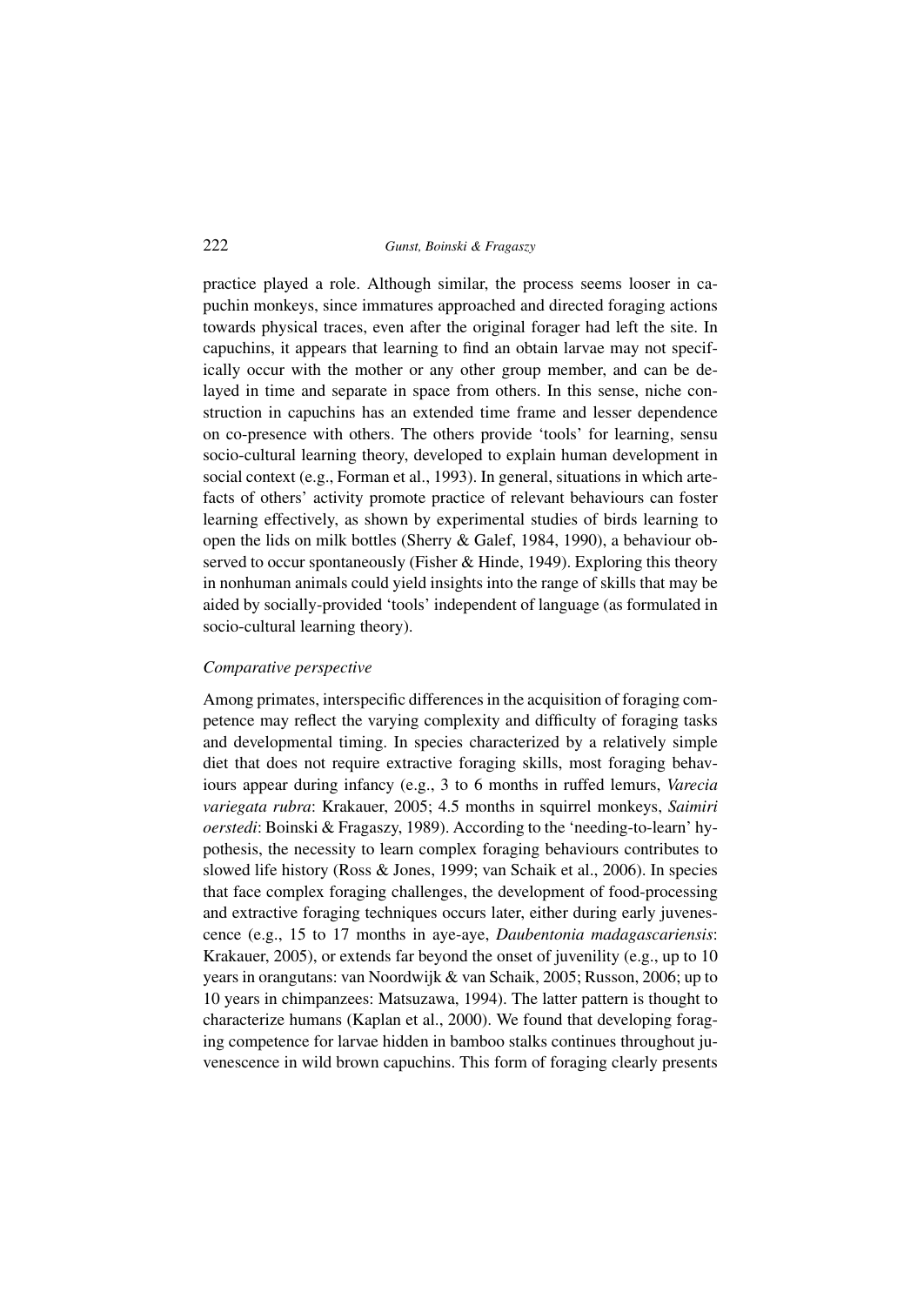both physical challenges and challenges for sensorimotor coordination to find and process the larva (Gibson, 1987). The prolonged acquisition of foraging expertise in capuchins reflects both of these challenges. The timeline of developing adult competence in this foraging task in capuchins follows that of apes and humans, in that it is not complete until close to the onset of reproduction (in females). This is quite different from the pattern in ayeayes, which achieve adult competence in tap foraging about two years before reaching reproductive maturity (for females, *i.e.*, at about 4 years; Krakauer, 2005). This may reflect an important difference in life history between ayeayes and simians, and it raises interesting questions about how the aye-ayes become efficient at the sensorimotor and cognitive aspects of extractive foraging so much more quickly than monkeys, apes, and humans.

## Conclusion and future direction

The present study provides an original view on how the gradual acquisition of foraging competence in brown capuchins is aided jointly by physical growth and experiential processes supporting learning. Capuchins alter the environment in a way that supports learning by others of a specific foraging skill via two mechanisms that have differing temporal properties: not only through action, with a timeline on the order of seconds to minutes (e.g., Fragaszy et al., 1997; Ottoni et al., 2005), but also through artefacts of activity, with a much extended timeline of days to weeks (this study). Both can be considered forms of niche construction (Laland et al., 2000), a process that can link socially-aided learning to biologically significant outcomes at the level of groups and populations (Fragaszy & Perry, 2003).

Further analyses are underway to identify the emergence of techniques in young capuchins to locate larvae hidden in bamboo stalks. Longitudinal analyses are also in progress to evaluate the impact of seasonal availability of larvae, as well as the opportunities for learning through direct social influence, and the possible effect of inter-individual competition on the development of foraging competence. However, it is already clear that capuchins afford an interesting view of how physical, social, and experiential factors contribute to the development of foraging competence in a long-lived primate.

#### **Acknowledgements**

This study would not have been possible without the field expertise of Carson Phillips, Stacey Hodder, Jackson Frechette, Carrie Vath, Megan Bailey, Jon Colburn, Wilson Scherston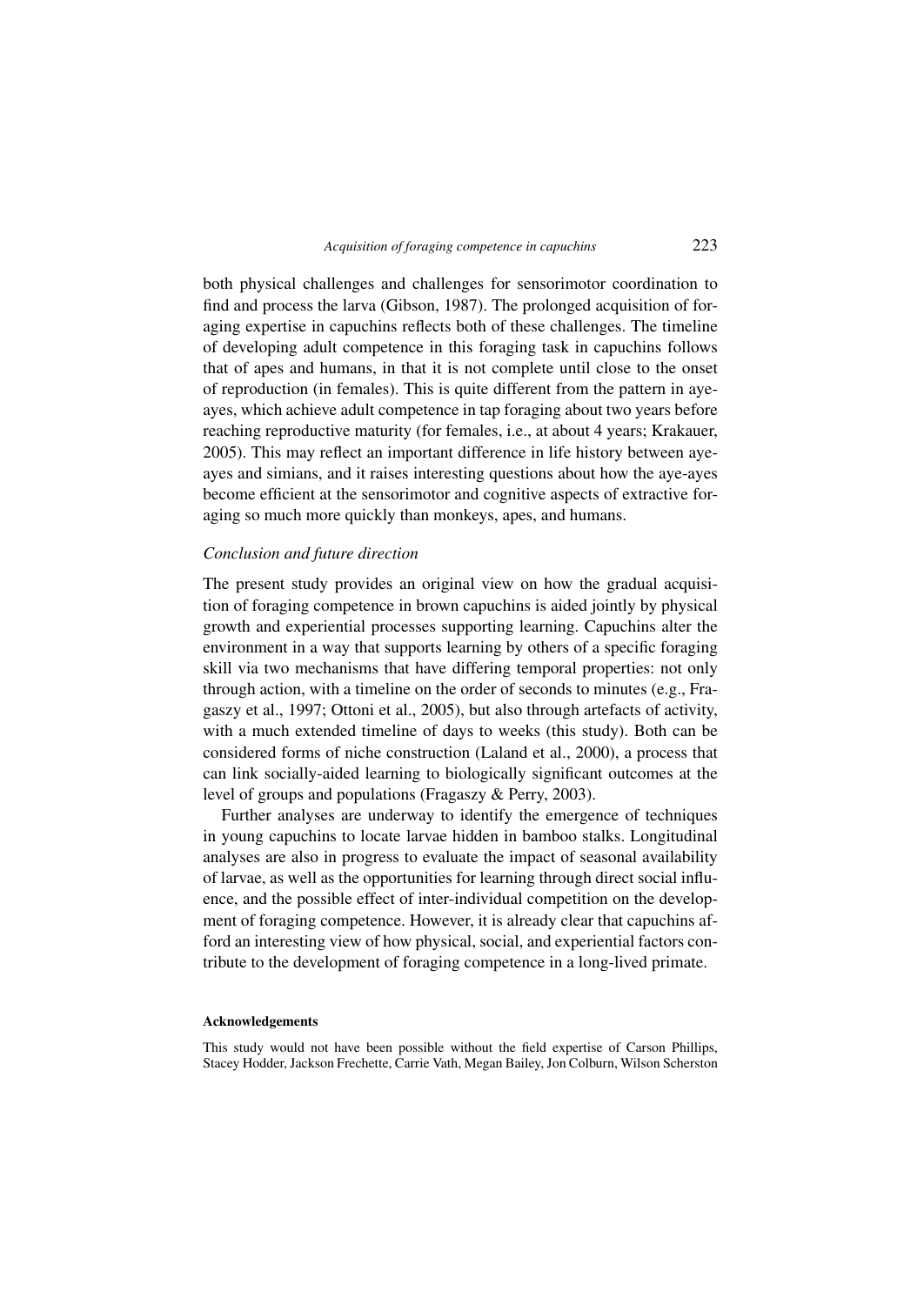and Steven Schet. We are indebted to Jacqueline Molly Sabiran and Mano Ajanki for their kindness and support. We thank STINASU (Suriname Nature Conservation Foundation) and inhabitants of Fongoe island. We are grateful to Jean-Baptiste Leca, Susan Perry, as well as two anonymous reviewers for fruitful comments and suggestions on previous versions of this manuscript. The long-term research program at Raleighvallen is supported by the US National Science Foundation (SRR-9722840, BCS-0078967, BCS-0352316 and BCS-0352035).

#### **References**

- Adams-Curtis, L. & Fragaszy, D.M. (1995). Influence of a skilled model on the behavior of conspecific observers in tufted capuchin monkeys (Cebus apella). - Am. J. Primatol.  $37:65-71.$
- Agostini, I. & Visalberghi, E. (2005). Social influences on the acquisition of sex-typical foraging patterns by juveniles in a group of wild tufted capuchin monkeys (Cebus nigrittus). - Am. J. Primatol. 65: 335-351.
- Aisner, R. & Terkel, J. (1992). Ontogeny of pine cone opening behaviour in the black rat, Rattus rattus. - Anim. Behav. 44: 327-336.
- Altmann, J. (1974). Observational study of behaviour: Sampling methods. Behaviour 49: 227-265.
- Altmann, J. & Alberts, S. (1987). Body mass and growth rates in a wild primate population. - Oecologia 72: 15-20.
- Anapol, F. & Lee, S. (1994). Morphological adaptation to diet in Platyrrhine primates.  $-$ Am. J. Phys. Anthropol. 94: 239-261.
- Boesch, C. (1991). Teaching among wild chimpanzees. Anim. Behav. 41: 530-532.
- Boinski, S. (1988). Sex differences in the foraging behavior of squirrel monkeys in a seasonal habitat. - Behav. Ecol. Sociobiol. 23: 177-186.
- Boinski, S. & Fragazsy, D.M. (1989). The ontogeny of foraging in squirrel monkeys, Saimiri oerstedii. - Anim. Behav. 37: 415-428.
- Boinski, S., Quatrone, R. & Swarts, H. (2000). Substrate and tool-use by brown capuchins in Suriname: ecological context and cognitive basis. - Am. Anthropol. 102: 741-761.
- Boinski, S., Sughrue, K., Selvaggi, L., Quatrone, R., Henry, M. & Cropp, S. (2002). An expanded test of the ecological model of primate social evolution: Competitive regimes and female bonding in three species of squirrel monkeys (Saimiri oerstedii, S. boliviensis, and S. sciureus). - Behaviour 139: 227-261.
- Boinski, S., Quatrone, R.P., Sughrue, K., Selvaggi, L., Henry, M., Stickler, C.M. & Rose, L.M. (2003). Do brown capuchins socially learn foraging skills? — In: The biology of tradition: models and evidence (Fragaszy, D.M. & Perry, S., eds). Cambridge University Press, Cambridge, p. 365-390.
- Boinski, S., Ehmke, E., Kauffman, L., Schet, S. & Vreedzaam, A. (2005). Dispersal patterns among three species of squirrel monkeys (Saimiri oerstedii, S. boliviensis, and S. sciureus): II. Within-species and local variation. - Behaviour 142: 633-677.
- Britton, E.B. (1984). A pointer to a new hallucinogen of insect origin. J. Ethnopharmacol. 12: 331-333.
- Clayton, D.A. (1978). Socially facilitated behavior. Q. Rev. Biol. 53: 373-392.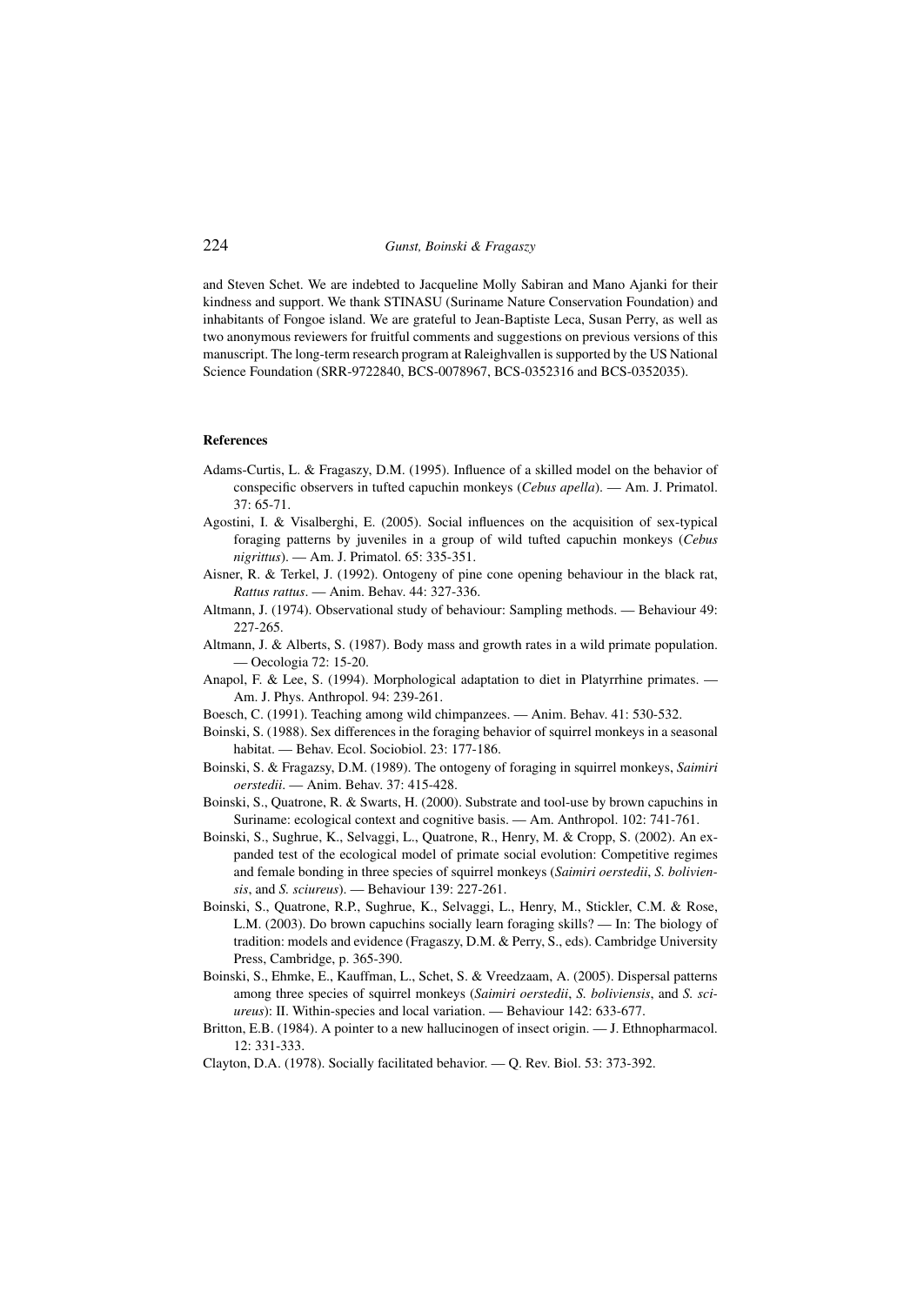- Clutton-Brock, T.H. (1977). Some aspects of intraspecific variation in feeding and ranging behavior in primates. - In: Primate ecology (Clutton-Brock, T.H., ed.). Academic Press, London, p. 539-556.
- Cohen, J. (1960). A coefficient of agreement for nominal scales. Educ. Psychol. Meas. 20:  $37-46$
- Corp, N. & Byrne, R.W. (2002a). Leaf processing by wild chimpanzees: physically defended leaves reveal complex manual skills. - Ethology 108: 673-696.
- Corp, N. & Byrne, R.W. (2002b). The ontonegy of manual skill in wild chimpanzees: evidence from feeding of the fruit Saba florida. - Behaviour 139: 137-168.
- Coussi-Korbel, S. & Fragaszy, D.M. (1995). On the relation between social dynamics and social learning. - Anim. Behav. 50: 1441-1453.
- Di Bitetti, M.S. & Janson, C.H. (2001). Reproductive socioecology of tufted capuchins (Cebus apella nigritus) in Northeastern Argentina. - Int. J. Primatol. 22: 127-142.
- Dittus, W.P.J. (1977). The social regulation of population density and age-sex distribution in the toque monkey. — Behaviour 63: 281-322.
- Fisher, J. & Hinde, R.A. (1949). The opening of milk bottles by birds. Br. Birds 42: 347-357.
- Fleagle, J.G. & Mittermeier, R.A. (1980). Locomotor behaviour, body size, and comparative ecology of seven Surinam monkeys. — Am. J. Phys. Anthropol. 52: 301-314.
- Fleagle, J.G. & Schaffler, M.B. (1982). Development and eruption of the mandibular cheek teeth in Cebus albifrons. - Folia Primatol. 38: 158-169.
- Forman, E., Minick, N. & Stone, C.A. (1993). Contexts for learning. Sociocultural dynamics in childrens' development. — Oxford University Press, Oxford.
- Fragaszy, D.M. (1986). Time budgets and foraging behavior in wedge-capped capuchins (Cebus olivaceus): age and sex differences. — In: Current perspectives in primate social dynamics (Taub, D.M. & King, F.A., eds). Van Nostrand, New York, NY, p. 159-174.
- Fragaszy, D.M. (1990). Early behavioral development in capuchins (Cebus). Folia Primatol. 54: 119-128.
- Fragaszy, D.M. & Visalberghi, E. (1989). Social influences on the acquisition of tool-using behaviors in tufted capuchin monkeys (Cebus apella). - J. Comp. Psychol. 103: 159-170.
- Fragaszy, D.M. & Adams-Curtis, L.E. (1991). Generative aspects of manipulation in tufted capuchin monkeys (Cebus apella). - J. Comp. Psychol. 105: 387-397.
- Fragaszy, D.M. & Boinski, S. (1995). Patterns of individual diet choice and efficiency of foraging in wedge-capped capuchin monkeys (Cebus olivaceus). - J. Comp. Psychol. 109: 339-348.
- Fragaszy, D.M. & Visalberghi, E. (1996). Social learning in monkeys: primate "primacy" reconsidered. — In: Social learning in animals: the roots of culture (Heyes, C.M. & Galef Jr., B.G., eds). Academic Press, Toronto, p. 65-84.
- Fragaszy, D.M. & Adam-Curtis, L.E. (1997). Developmental changes in manipulation in tufted capuchins from birth through two years and their relation to foraging and weaning. - J. Comp. Psychol. 111: 201-211.
- Fragaszy, D.M. & Bard, K. (1997). Comparison of development and life history in Pan and Cebus. - Int. J. Primatol. 18: 683-701.
- Fragaszy, D.M. & Adams-Curtis, L.E. (1998). Growth and reproduction in captive tufted capuchins (Cebus apella). - Am. J. Primatol. 44: 197-203.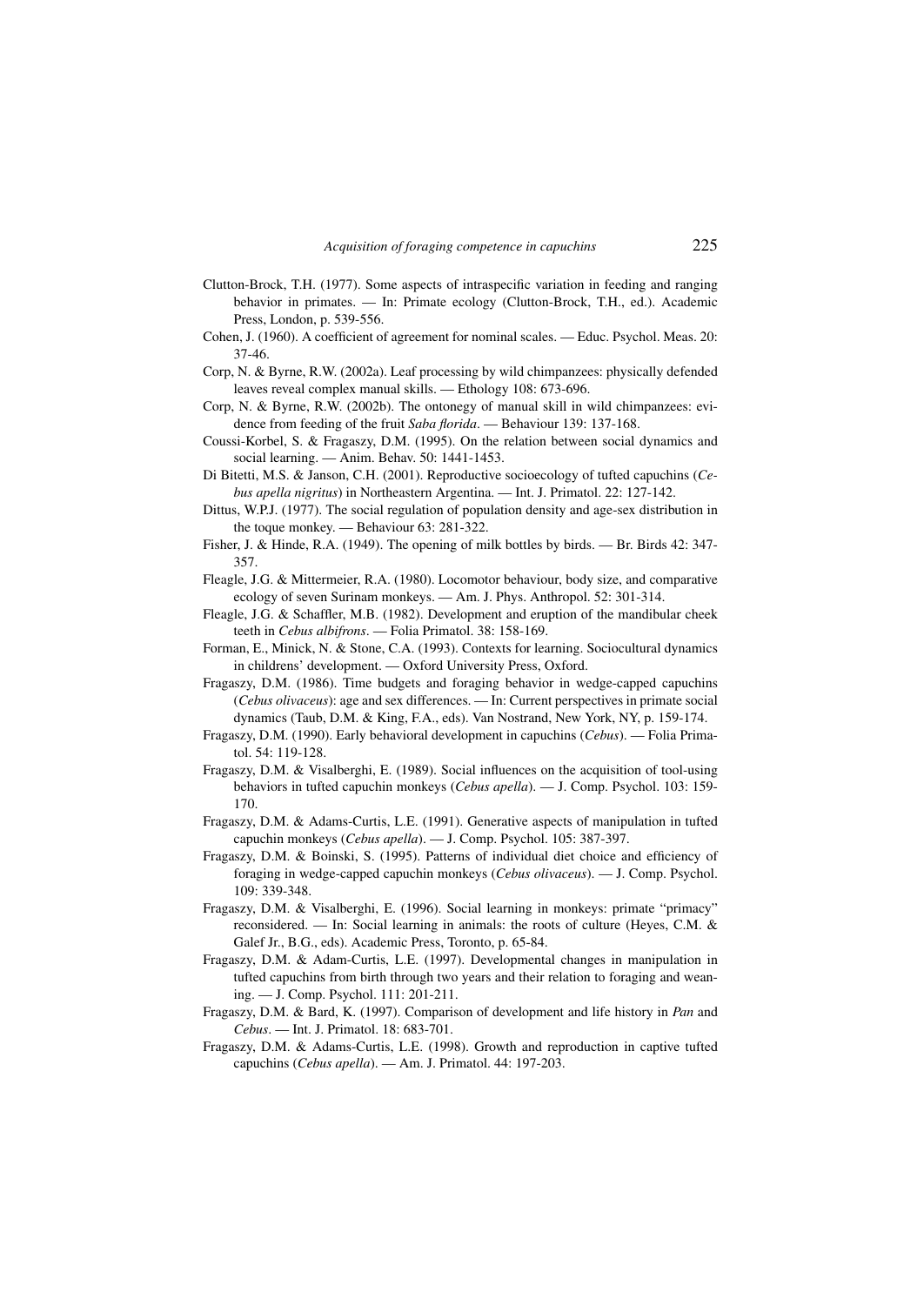- Fragaszy, D.M. & Perry, S. (eds) (2003). Towards a biology of traditions. In: The biology of traditions: models and evidence. Cambridge University Press, Cambridge, p. 1-32.
- Fragaszy, D.M., Visalberghi, E. & Robinson, J.G. (1990). Variability and adaptability in the genus Cebus. — Folia Primatol. 54: 114-118.
- Fragaszy, D.M., Feuerstein, J.M. & Mitra, D. (1997). Transfers of food from adults to infants in tufted capuchins. - J. Comp. Psychol. 111: 194-200.
- Fragaszy, D.M., Visalberghi, E. & Fedigan, L.M. (2004). The complete capuchin: the biology of the genus Cebus. - Cambridge University Press, Cambridge.
- Galef Jr., B.G. (1988). Imitation in animals: history, definition, and interpretation of data from the psychological laboratory. - In: Social learning psychological and biological perspective (Zentall, T.R. & Galef Jr., B.G., eds). Lawrence-Erlbaum Associates, Hillsdale, NJ, p. 3-28.
- Galliari, C.A. (1985). Dental eruption in captive-born Cebus apella: from birth to 30 months old. - Primates 26: 506-510.
- Gibson, E.J. (2000). An ecological approach to perceptual learning and development. Oxford University Press, Oxford.
- Gibson, K.R. (1987). Cognition, brain size and the extraction of embedded food resources. -In: Primate ontogeny, cognition and social behaviour (Else, J.G.F. & Lee, P.C., eds). Cambridge University Press, Cambridge, p. 93-103.
- Giraldeau, L.A. & Caraco, T. (2000). Social foraging theory. Princeton University Press, Princeton, NJ.
- Giraldeau, L.A., Caraco, T. & Valone, T.J. (1994). Social foraging: individual learning and cultural transmission of innovations. — Behav. Ecol. 5: 35-43.
- Guinet, C. & Bouvier, J. (1995). Development of intentional stranding hunting techniques in killer whales (Orcinus orca) calves at Crozet Archipelago. — Can. J. Zool. 73: 27-33.
- Gunst, N., Boinski, S. & Fragaszy, D.M. (2006). The ontogeny of foraging skills in wild brown capuchins (Cebus apella), Raleighvallen, Suriname. — Am. J. Primatol. 68 (Suppl. 1): 32-33 (Abstract).
- Gunst, N., Boinski, S. & Fragaszy, D.M. (2007). Studying how social context aids acquisition of foraging skills in wild brown capuchins (Cebus apella) in Suriname. - Am. J. Primatol. 69 (Suppl. 1): 76 (Abstract).
- Hanya, G. (2003). Age differences in food intake and dietary selection of wild Japanese macaques. - Primates 44: 333-339.
- Harrison, M.J.S. (1983). Age and sex differences in the diet and feeding strategies of the green monkey, Cercopithecus sabaeus. - Anim. Behav. 31: 969-977.
- Hashimoto, C. (1991). Differences in feeding behavior between adult and juvenile Japanese macaques in Kinkazan Island, Japan. - In: Primatology today: Proceedings of the XIIIth Congress of the International Primatological Society Nagoya and Kyoto, 18-24 July 1990 (Ehara, A., Kimura, T., Takenaka, O. & Iwamoto, M., eds). Elsevier, Kyoto.
- Holekamp, K., Smale, L., Berg, R. & Cooper, S. (1997). Hunting rates and hunting success in the spotted hyenas (Crocuta crocuta). - J. Zool. 242: 1-15.
- Huffman, M.A. & Hirata, S. (2003). Biological and ecological foundations of primate behavioral tradition. - In: The biology of traditions: models and evidence (Fragaszy, D.M. & Perry, S., eds). Cambridge University Press, Cambridge, p. 267-296.
- Inoue-Nakamura, N. & Matsuzawa, T. (1997). Development of stone tool use by wild chimpanzees (Pan troglodytes). - J. Comp. Psychol. 111: 159-173.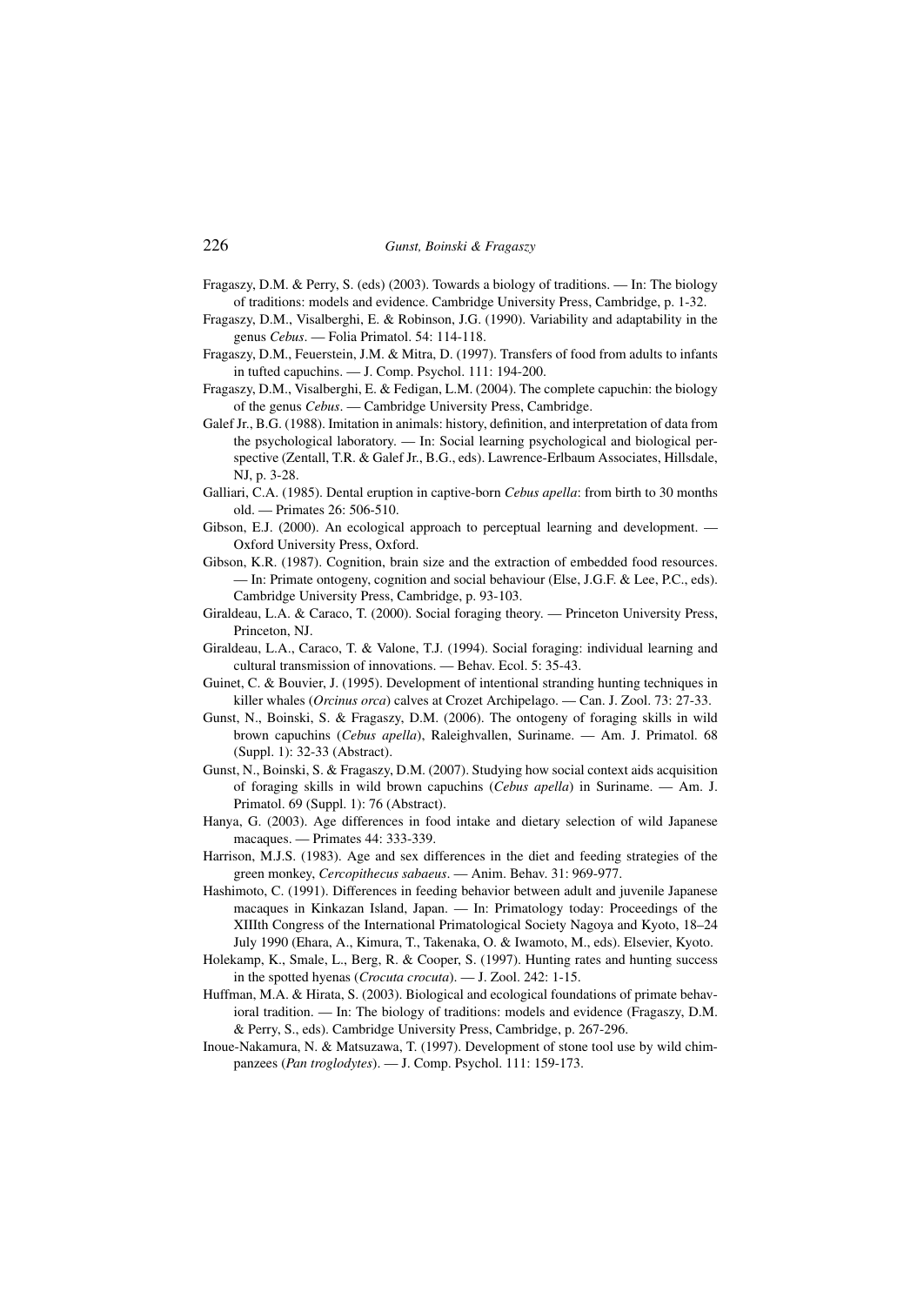- Izawa, K. & Mizuno, A. (1977). Palm fruit cracking behavior of wild black-capped capuchins (Cebus apella). - Primates 18: 773-792.
- Janson, C.H. (1990). Ecological consequences of individual spatial choice in foraging groups of brown capuchins monkeys, Cebus apella. - Anim. Behav. 40: 922-934.
- Janson, C.H. & Boinski, S. (1992). Morphological and behavioral adaptations for foraging in generalist primates: the case of the Cebines. - Am. J. Phys. Anthropol. 88: 483-398.
- Janson, C.H. & van Schaik, C.P. (1993). Ecological risk aversion in juvenile primates: slow and steady wins the race. - In: Juvenile primates: life history, development, and behavior (Pereira, M.E. & Fairbanks, L.A., eds). Oxford University Press, Oxford, p. 57-74.
- Johnson, S.E. & Bock, J. (2004). Trade-offs in skill acquisition and time allocation among juvenile chacma baboons. - Hum. Nat. 15: 45-62.
- Jungers, W.L. & Fleagle, J.G. (1980). Postnatal growth allometry of the extremities in Cebus albifrons and Cebus apella: a longitudinal and comparative study. - Am. J. Phys. Anthropol. 53: 471-478.
- Kaplan, H., Hill, K., Lancaster, J. & Hurtado, M. (2000). A theory of life history evolution: diet, intelligence, and longevity. - Evol. Anthropol. 9: 156-184.
- King, B.J. (1994). Primate infants as skilled information gatherers. Pre-Perinat. Psychol. J. 8: 287-307.
- Krakauer, E.B. (2005). Development of ave-ave (Daubentonia madagascariensis) foraging skills: independent exploration and social learning. — PhD thesis in Biological Anthropology and Anatomy, Duke University, Durham, NC.
- Laland, K., Odling-Smee, J. & Feldman, M. (2000). Niche construction, biological evolution, and cultural change. - Behav. Brain Sci. 23: 131-146.
- Lonsdorf, E.V. (2005). Sex differences in the development of termite-fishing skills in the wild chimpanzees, Pan troglodytes schweinfurthii of Gombe National Park, Tanzania. - Anim. Behav. 70: 673-683.
- Lonsdorf, E., Eberly, L. & Pusey, A. (2004). Sex differences in learning in chimpanzees. Nature 428: 715.
- Mann, J. & Sargeant, B. (2003). Like mother, like calf: the ontogeny of foraging traditions in wild Indian ocean bottlenose dolphins (*Tursiops* sp.). — In: The biology of traditions: models and evidence (Fragaszy, D.M. & Perry, S., eds). Cambridge University Press, Cambridge, p. 236-266.
- Marchetti, K. & Price, T. (1989). Differences in the foraging of juvenile and adult birds: the importance of developmental constraints. - Biol. Rev. 64: 51-70.
- Matsuzawa, T. (1994). Field experiments on use of stone tools by chimpanzees in the wild. - In: Chimpanzee culture (Wrangham, R.W., McGrew, W., de Waal, F.B.M. & Heltne, P., eds). Harvard University Press, Cambridge, MA, p. 351-370.
- McGrew, W.C. (1979). Evolutionary implications of sex differences in chimpanzee predation and tool use. - In: The great apes (Hamburg, D.A. & McCown, E.R., eds). B. Cummings, London, p. 441-463.
- Mittermeier, R.A. & van Roosmalen, M.G.M. (1981). Preliminary observations on habitat utilization and diet in eight Surinam monkeys. - Folia Primatol. 36: 1-39.
- van Noordwijk, M.A. & van Schaik, C.P. (2005). Development of ecological competence in Sumatran orangutans. - Am. J. Phys. Anthropol. 127: 79-94.
- Odling-Smee, F.J. (1996). Niche construction, genetic evolution and cultural change. -Behav. Proc. 35: 195-205.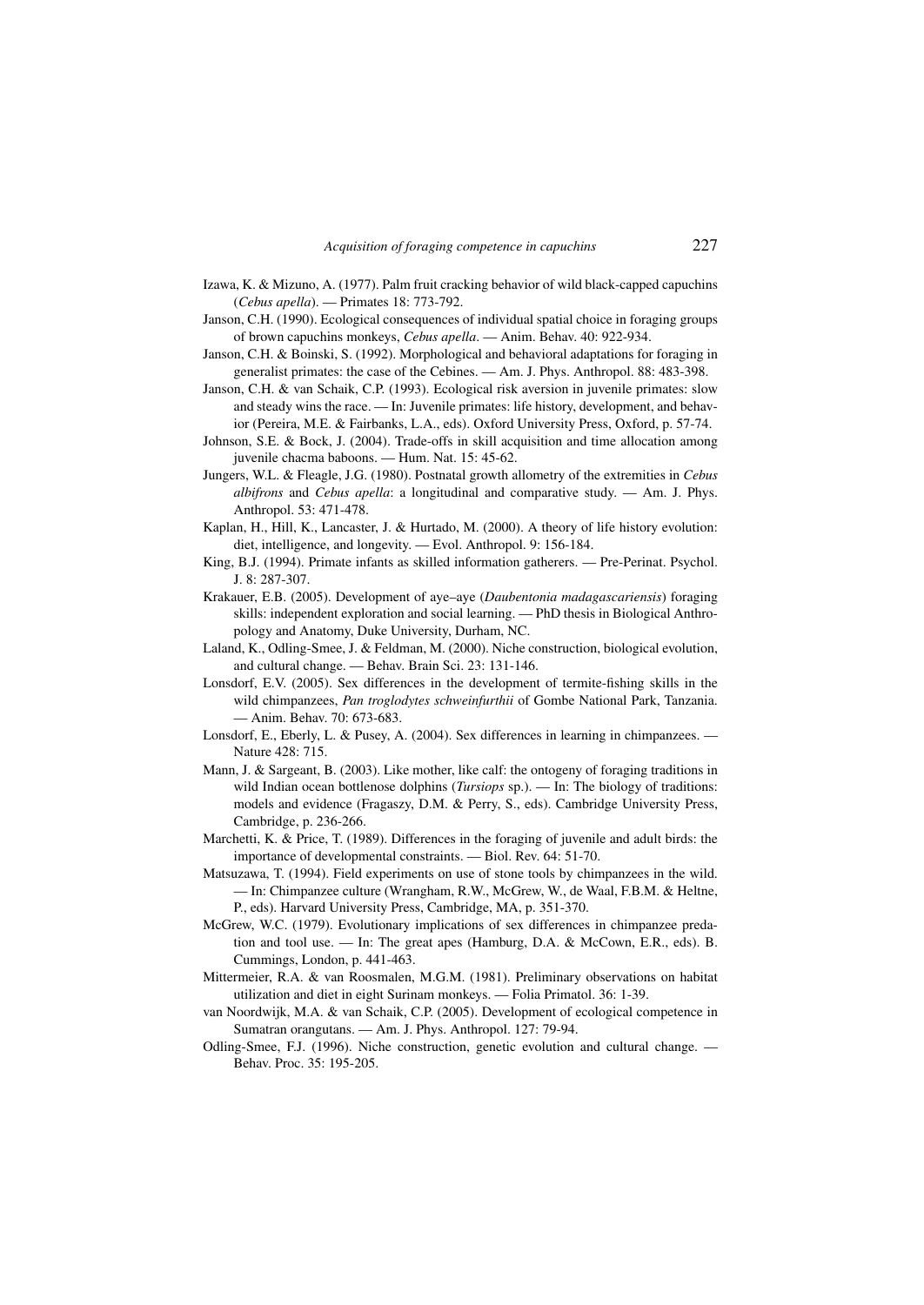- Ottoni, E.B., de Resende, B.D. & Izar, P. (2005). Watching the best nutcrackers: what capuchin monkeys (Cebus apella) know about others' tool-using skills. - Anim. Cogn. 24: 215-219.
- Pandolfi, S.S., van Schaik, C.P. & Pusey, A.E. (2003). Sex differences in termite fishing among Gombe chimpanzees. — In: Animal social complexity: intelligence, culture and individualized societies (de Waal, F.B.M. & Tyack, P.L., eds). Harvard University Press, Cambridge, MA, p. 414-418.
- Parker, S. & Gibson, K. (1977). Object manipulation, tool use and sensorimotor intelligence as feeding adaptations in *Cebus* monkeys and great apes. - J. Hum. Evol. 6: 623-641.
- Pereira, M.E. & Fairbanks, L.A. (1993). Juvenile primates: life history, development, and behavior. - Oxford University Press, Oxford.
- Perry, S. & Ordoñez-Jiménez, J.C. (2006). The effects of food size, rarity, and processing complexity on white-faced capuchins' visual attention to foraging conspecifics. - In: Feeding ecology in apes and other primates (Hohmann, G., Robbins, M. & Boesch, C., eds). Cambridge University Press, Cambridge, p. 203-234.
- Phillips, K.A., Grafton, B.W. & Haas, M.E. (2003). Tap-scanning for invertebrates by capuchins (Cebus apella). - Folia Primatol. 74: 162-164.
- Phillips, K.A., Shauver Goodchild, L.M., Haas, M.E., Ulyan, M.J. & Petro, S. (2004). Use of visual, acoustic, and olfactory information during embedded invertebrate foraging in brown capuchins (Cebus apella). - J. Comp. Psychol. 118: 200-205.
- Post, D.G., Hausfater, G. & McCuskey, S.A. (1980). Feeding behavior of yellow baboons (Papio cynocephalus): relationship to age, gender and dominance rank. - Folia Primatol. 34: 170-195.
- Reichart, H. (1993). Management plan for Raleighvallen Nature Preserve, 1993–1998. Suriname Nature Conservation Foundation, Paramaribo, Suriname.
- Rhine, R.J. & Westlund, B.J. (1978). The nature of a primary feeding habit in different agesex classes on yellow baboons (Papio cynocephalus). - Folia Primatol. 30: 64-79.
- Richard, A. (1985). Primates in nature. Freeman, New York, NY.
- Rose, L.M. (1994). Sex differences in diet and foraging behavior in white-faced capuchins (Cebus capucinus). - Int. J. Primatol. 15: 95-114.
- Ross, C. & Jones, K. (1999). Socioecology and the evolution of primate reproductive rates. - In: Comparative primate socioecology (Lee, P., ed.). Cambridge University Press, Cambridge, p. 73-110.
- de Ruiter, J.R. (1986). The influence of group size on predator scanning and foraging behaviour of wedgecapped capuchin monkeys (Cebus olivaceus). - Behaviour 98: 240-258.
- Russon, A.E. (2003). Developmental perspectives on great ape traditions. In: The biology of tradition: models and evidence (Fragaszy, D.M. & Perry, S., eds). Cambridge University Press, Cambridge, p. 329-364.
- Russon, A.E. (2006). Acquisition of complex foraging skills in juvenile and adolescent orangutans (Pongo pygmaeus): developmental influences. - Aquat. Mamm. 32: 500-510.
- van Schaik, C.P., Barrickman, N., Bastian, M.L., Krakauer, E.B. & van Noordwijk, M.A. (2006). Primate life histories and the role of brains. — In: The evolution of human life history (Hawkes, K. & Paine, R.R., eds). School of American Research Press, Santa Fe, NM, p. 127-154.
- Sherry, D. & Galef, B.G. (1984). Cultural transmission without imitation: milk bottle opening by birds. - Anim. Behav. 32: 937-938.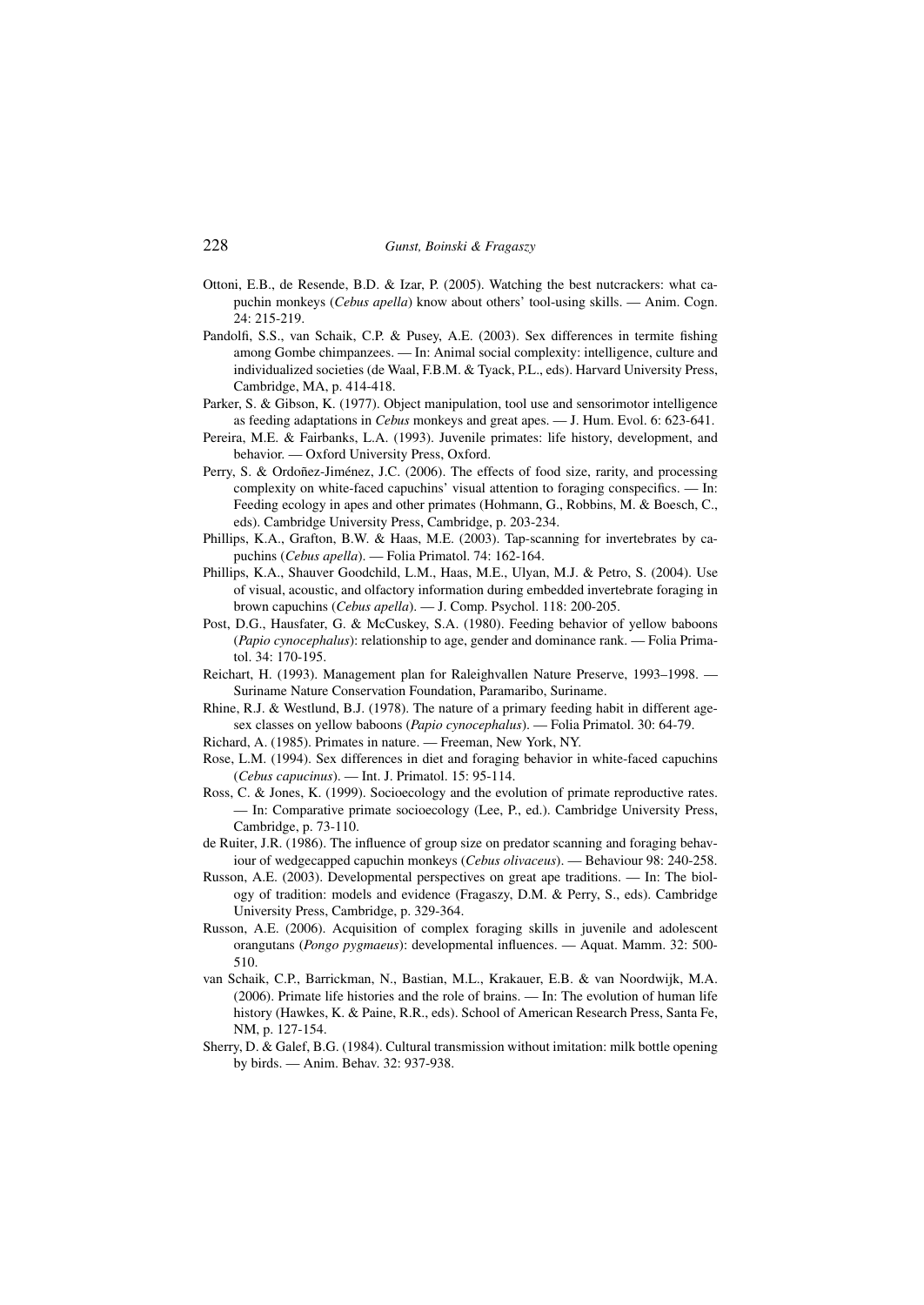- Sherry, D. & Galef, B.G. (1990). Social learning without imitation: more about milk bottle opening by birds. - Anim. Behav. 40: 987-989.
- Strum, S.C. (1991). Weight and age in wild olive baboons. Am. J. Primatol. 25: 219-237.
- Swindler, D.R. (2002). Primate dentition: an introduction to the teeth of non-human primates. - Cambridge University Press, Cambridge.
- Tarnaud, L. (2004). Ontogeny of feeding behavior of *Eulemur fulvus* in the dry forest of Mayotte. - Int. J. Primatol. 25: 803-824.
- Terkel, J. (1996). Cultural transmission of feeding behavior in the black rat (Rattus rattus). - In: Social learning in animals: the roots of culture (Heyes, C.M. & Galef Jr., B.G., eds). Academic Press, San Diego, CA, p. 267-286.
- Visalberghi, E. & Neel, C. (2003). Tufted capuchins (Cebus apella) use weight and sound to choose between full and empty nuts. - Ecol. Psychol. 15: 215-228.
- Wunderle Jr., J. (1991). Age-specific foraging proficiency in birds. In: Current ornithology (Power, D., ed.). Plenum Press, New York, NY, p. 273-324.
- Watts, D. (1985). Observations on the ontogeny of feeding behavior in mountain gorillas (Gorilla gorilla beringei). - Am. J. Primatol. 8: 1-10.
- Whitehead, J.M. (1986). Development of feeding selectivity in mantled howling monkeys, Alouatta palliata. - In: Primate ontogeny, cognition, and social behaviour (Else, J.G. & Lee, P.C., eds). Cambridge University Press, Cambridge, p. 105-117.
- Wright, B.W. (2005). Craniodental biomechanics and dietary toughness in the genus Cebus. - J. Hum. Evol. 48: 473-492.